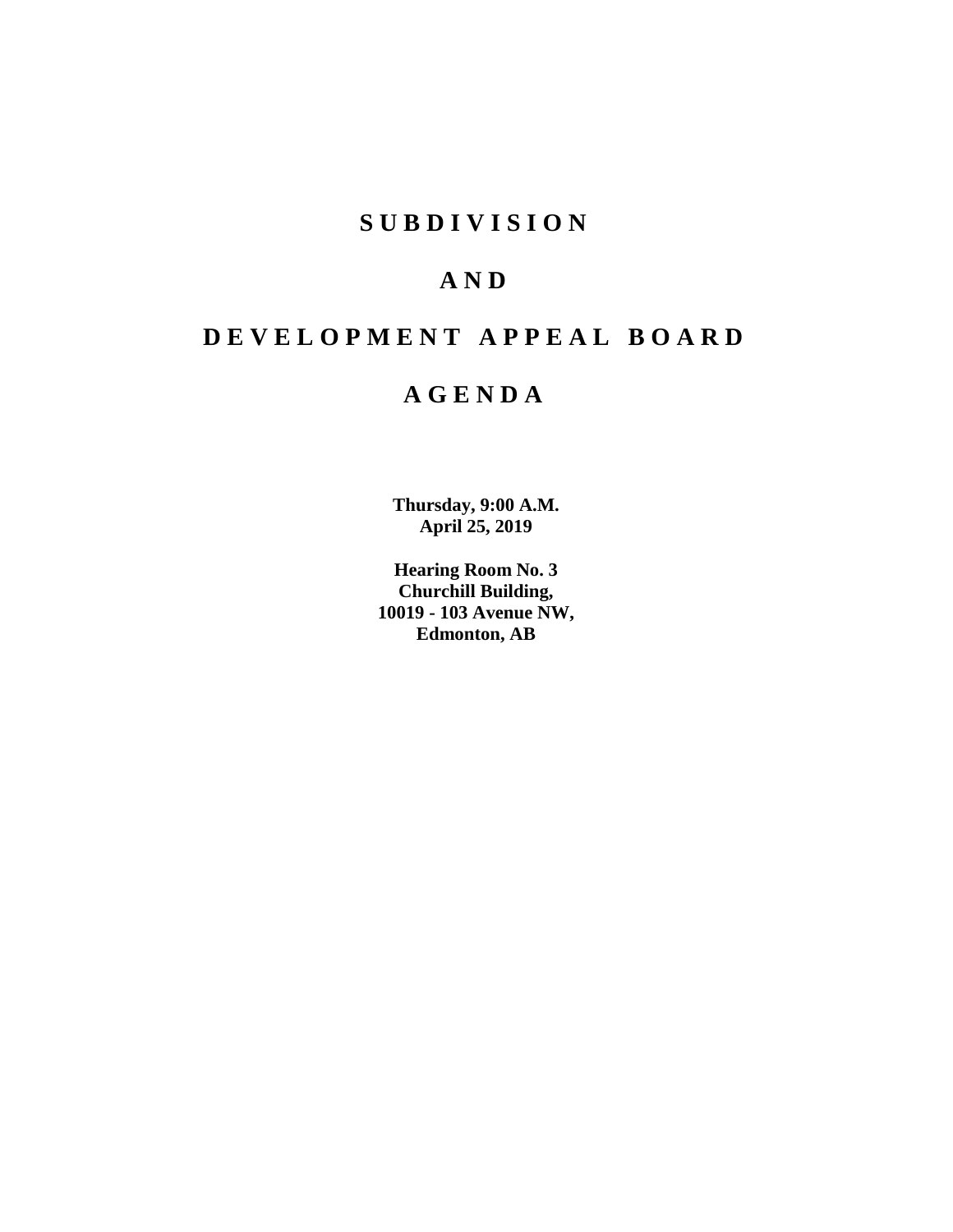# **SUBDIVISION AND DEVELOPMENT APPEAL BOARD HEARING ROOM NO. 3**

| L            | 9:00 A.M.    | SDAB-D-19-059 | Convert a Garden Suite to a detached Garage.<br>(Removal of Garden Suite on second floor)                                                 |
|--------------|--------------|---------------|-------------------------------------------------------------------------------------------------------------------------------------------|
|              |              |               | 117 - Windermere Crescent NW<br>Project No.: 304223416-001                                                                                |
|              |              |               |                                                                                                                                           |
| $\mathbf{I}$ | 10:30 A.M.   | SDAB-D-19-060 | Construct exterior alterations to a Public<br>Education Services site (Landscaping revision<br>of Ecole Joseph-Moreau Junior High School) |
|              |              |               | 9735 - 75 Avenue NW<br>Project No.: 262704257-020                                                                                         |
|              |              |               |                                                                                                                                           |
| Ш            | $1:30$ P.M.  | SDAB-D-19-057 | Construct an Accessory Building (rear detached<br>Garage, 7.32 metres by 10.97 metres)                                                    |
|              |              |               | 11040 - 110 Street NW<br>Project No.: 277958649-001                                                                                       |
|              | <b>NOTE:</b> |               | Unless otherwise stated, all references to "Section numbers" refer to<br>the authority under the Edmonton Zoning Bylaw 12800.             |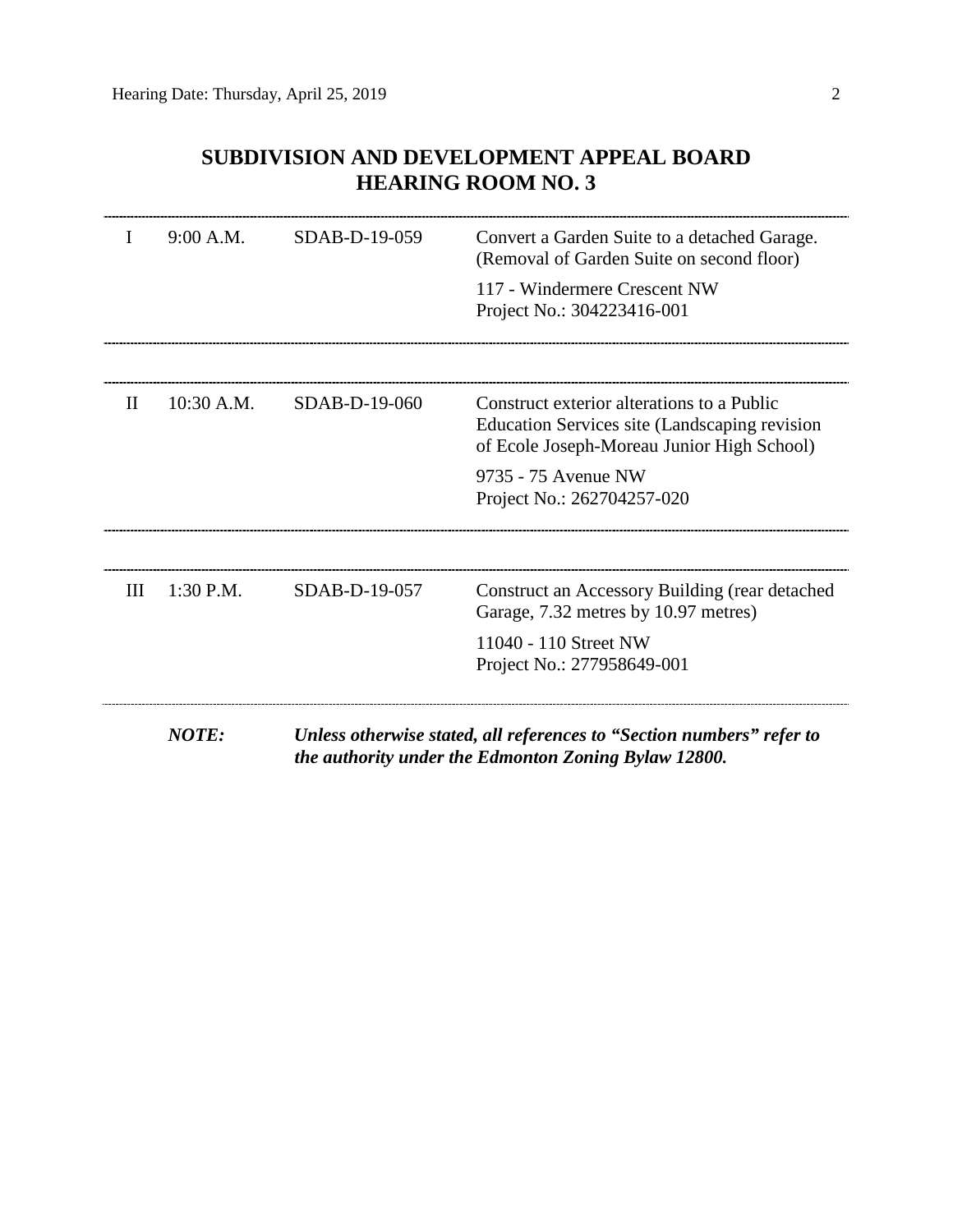| ITEM I: 9:00 A.M. |                                                        | FILE: SDAB-D-19-059                                                                         |
|-------------------|--------------------------------------------------------|---------------------------------------------------------------------------------------------|
|                   | AN APPEAL FROM THE DECISION OF THE DEVELOPMENT OFFICER |                                                                                             |
|                   | <b>APPELLANT:</b>                                      |                                                                                             |
|                   | <b>APPLICATION NO.:</b>                                | 304223416-001                                                                               |
|                   | <b>APPLICATION TO:</b>                                 | Convert a Garden Suite to a detached<br>Garage (Removal of Garden Suite on<br>second floor) |
|                   | <b>DECISION OF THE</b><br>DEVELOPMENT AUTHORITY:       | Refused                                                                                     |
|                   | <b>DECISION DATE:</b>                                  | March 20, 2019                                                                              |
|                   | <b>DATE OF APPEAL:</b>                                 | April 1, 2019                                                                               |
|                   | <b>MUNICIPAL DESCRIPTION</b><br>OF SUBJECT PROPERTY:   | 117 - Windermere Crescent NW                                                                |
|                   | <b>LEGAL DESCRIPTION:</b>                              | Plan 8021695 Blk 6 Lot 5                                                                    |
|                   | ZONE:                                                  | <b>RR-Rural Residential Zone</b>                                                            |
|                   | <b>OVERLAY:</b>                                        | N/A                                                                                         |
|                   | STATUTORY PLAN:                                        | Windermere Area Structure Plan<br>Windermere Neighbouring Structure Plan                    |
|                   |                                                        |                                                                                             |

# *Grounds for Appeal*

The Appellant provided the following reasons for appealing the decision of the Development Authority:

I would like to respectfully appeal the Development Officer's refusal of my Development Permit to convert the originally proposed Accessory Building with Garden Suite into a Detached Garage.

#### **BACKGROUND**

The Garage was originally built in 2011 by my Father-in-law under a previously issued Development and Building Permit to erect an Accessory Building with a Garden Suite. At that time, his plan was to build a roughly 8,500 sq. ft house on the property as well however that house was never started. As the economy changed, work on the garage slowed and eventually stopped. After some time, the City of Edmonton cancelled the building permit for the garage and as such it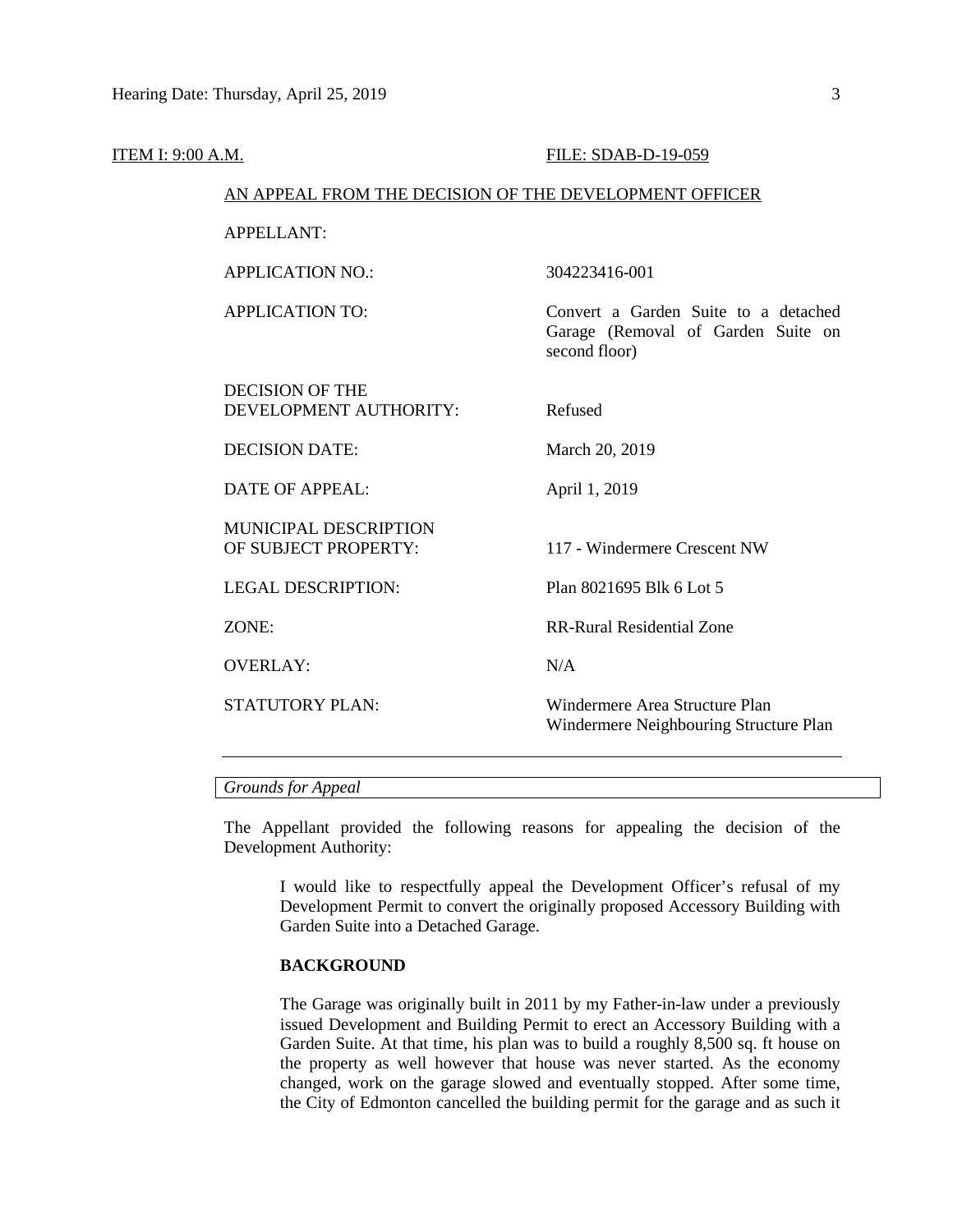was never completed. The interior is completely unfinished as shown in the photos taken in January 2019.

**PROPOSED PLANS** The property is currently owned by my wife's parents and we are in the process of purchasing the property in order to build a house on the land. We do not wish to have a garden suite in the garage. Due to changes in building and energy codes since 2011, finishing the garage with a garden suite would require substantial additional cost and changes to the building.

When the building was constructed, it was built as per the approved drawings by the City of Edmonton and the height was within the bylaws for Garden Suites at the time. I do understand that according to current City Bylaws, the building is considered Over Height by 1.4 m as a Detached Garage but is within height guidelines as a Garden Suite.

The height issue seems to be more of a technicality in this particular case rather than, for example, out of concern for the community or nearby neighbors. I think the case could easily be made that in fact, the building at its current height without a garden suite, is arguably better for the neighbors and community than the same building at its current with a garden suite. I respectfully request that my Development Permit be allowed to proceed due to the reasons

### *General Matters*

### **Appeal Information:**

The *Municipal Government Act*, RSA 2000, c M-26 states the following:

#### **Grounds for Appeal**

**685(1)** If a development authority

- (a) fails or refuses to issue a development permit to a person,
- (b) issues a development permit subject to conditions, or
- (c) issues an order under section 645,

the person applying for the permit or affected by the order under section 645 may appeal to the subdivision and development appeal board.

**(2)** In addition to an applicant under subsection (1), any person affected by an order, decision or development permit made or issued by a development authority may appeal to the subdivision and development appeal board.

#### **Appeals**

**686(1)** A development appeal to a subdivision and development appeal board is commenced by filing a notice of the appeal, containing reasons, with the board,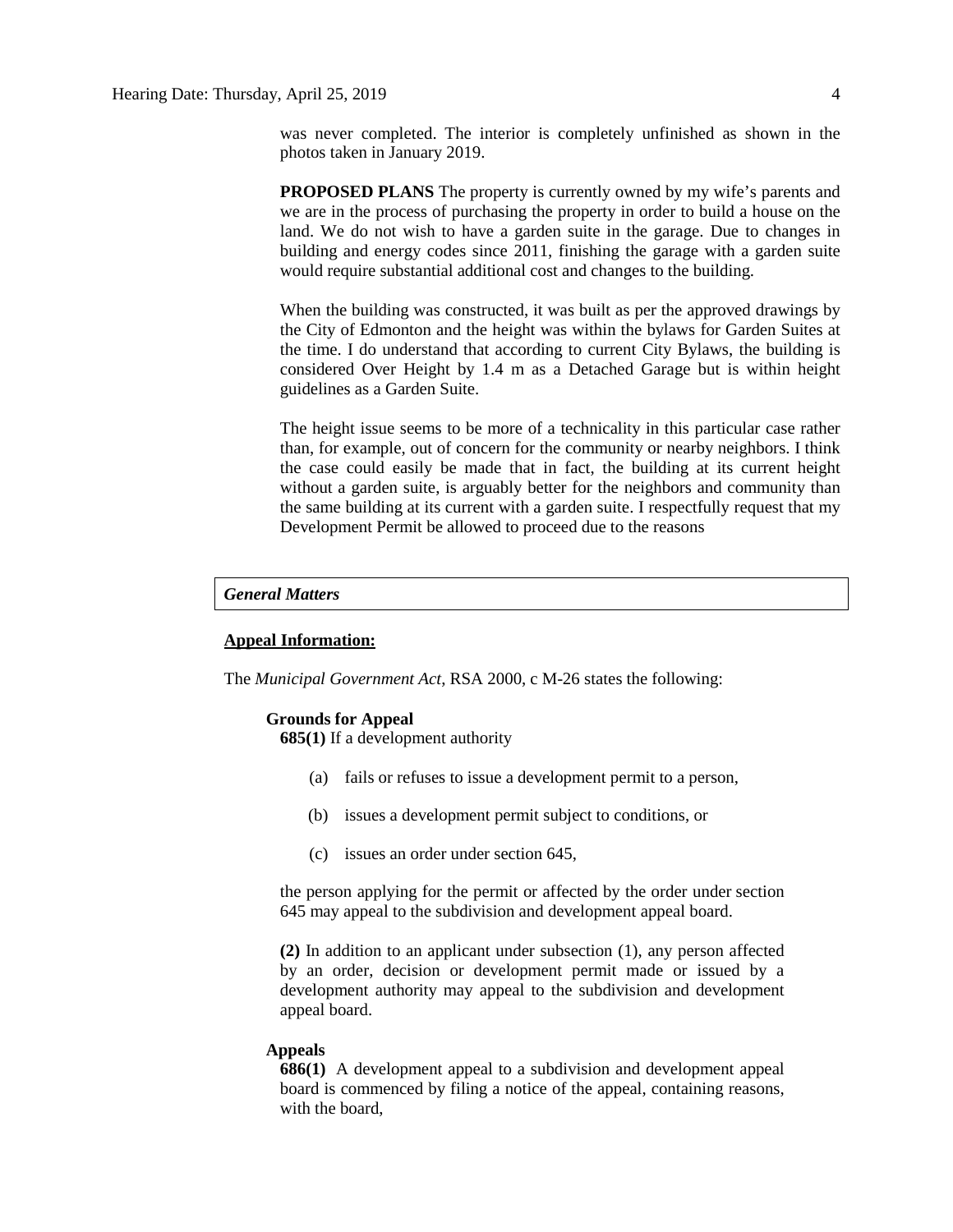- (a) in the case of an appeal made by a person referred to in section 685(1)
	- (i) with respect to an application for a development permit,
		- (A) within 21 days after the date on which the written decision is given under section 642, or
		- (B) if no decision is made with respect to the application within the 40-day period, or within any extension of that period under section 684, within 21 days after the date the period or extension expires,
		- or
	- (ii) with respect to an order under section 645, within 21 days after the date on which the order is made, or
- (b) in the case of an appeal made by a person referred to in section 685(2), within 21 days after the date on which the notice of the issuance of the permit was given in accordance with the land use bylaw.

#### **Hearing and Decision**

**687(3)** In determining an appeal, the subdivision and development appeal board

…

- (a.1) must comply with the land use policies;
- (a.2) subject to section 638, must comply with any applicable statutory plans;
- (a.3) subject to clauses (a.4) and (d), must comply with any land use bylaw in effect;
- (a.4) must comply with the applicable requirements of the regulations under the Gaming, Liquor and Cannabis Act respecting the location of premises described in a cannabis licence and distances between those premises and other premises;
	- …
	- (c) may confirm, revoke or vary the order, decision or development permit or any condition attached to any of them or make or substitute an order, decision or permit of its own;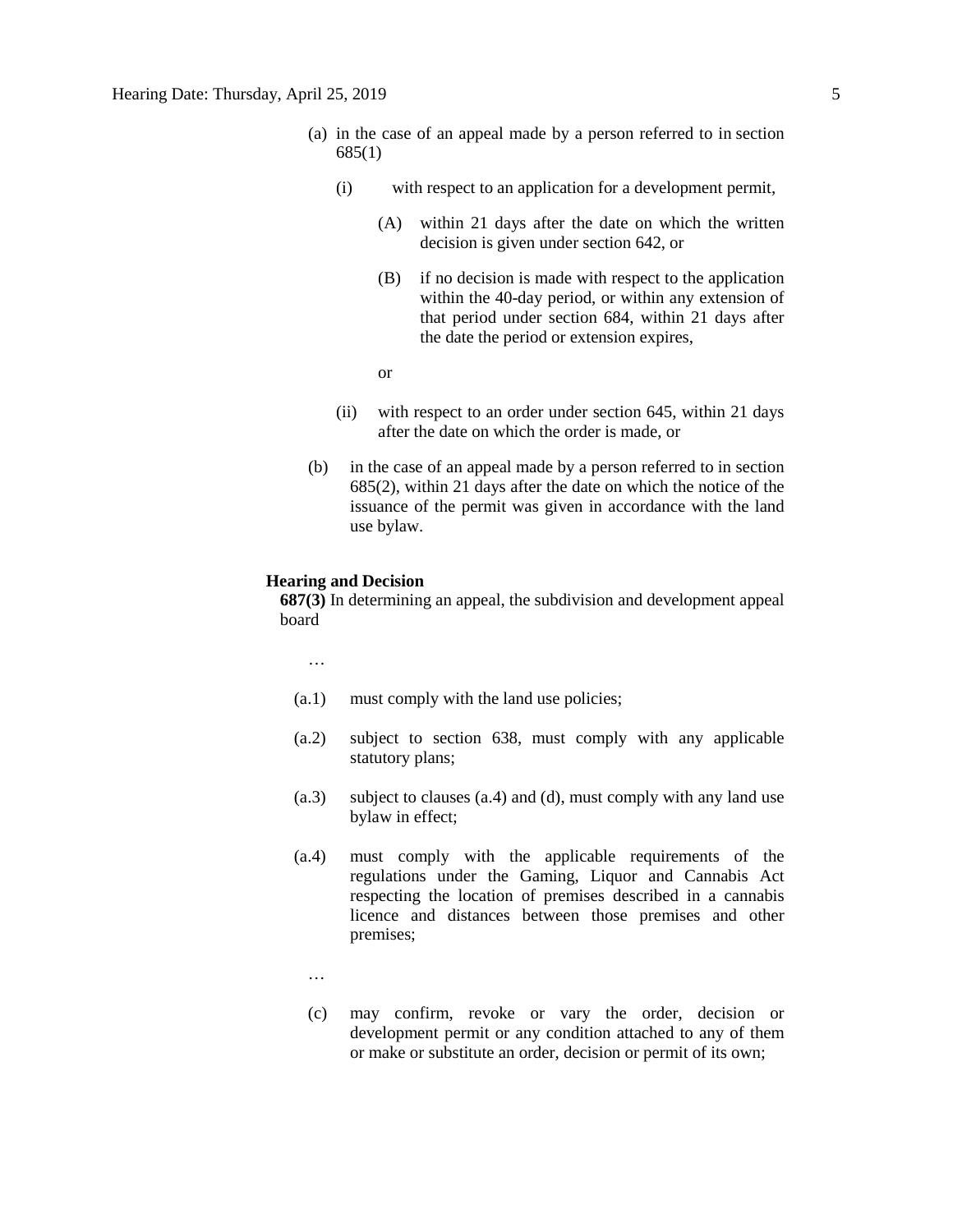- (d) may make an order or decision or issue or confirm the issue of a development permit even though the proposed development does not comply with the land use bylaw if, in its opinion,
	- (i) the proposed development would not
		- (A) unduly interfere with the amenities of the neighbourhood, or
		- (B) materially interfere with or affect the use, enjoyment or value of neighbouring parcels of land,

and

(ii) the proposed development conforms with the use prescribed for that land or building in the land use bylaw.

#### **General Provisions from the** *Edmonton Zoning Bylaw:*

# Under section 240.2(5), **Single Detached Housing** is a **Permitted Use** in the **(RR) Rural Residential Zone**.

Under section 6.1, **Accessory** means "when used to describe a Use or building, a Use or building naturally or normally incidental, subordinate, and devoted to the principal Use or building, and located on the same lot or Site."

Under section 6.1, **Garage** means "an Accessory building, or part of a principal building designed and used primarily for the storage of motor vehicles and includes a carport."

Section 240.1 states that the **General Purpose** of the **(RR) Rural Residential Zone** is:

to provide for Single Detached Residential development of a permanent nature in a rural setting, generally without the provision of the full range of urban utility services. The RR Zone is intended to regulate rural residential development within existing rural residential subdivisions that existed prior to the passage of this Bylaw, and is not intended to facilitate future rural residential development and subdivision, which is contrary to the Municipal Development Plan.

#### *Height*

Section 50.3(3) states an Accessory building or structure shall not exceed 4.3 metres in Height.

#### **Development Officer's Determination**

An Accessory Building or Structure shall not exceed 4.3 m (14.1 ft) nor one storey in Height. (Reference Section 50.3(2)) [unedited]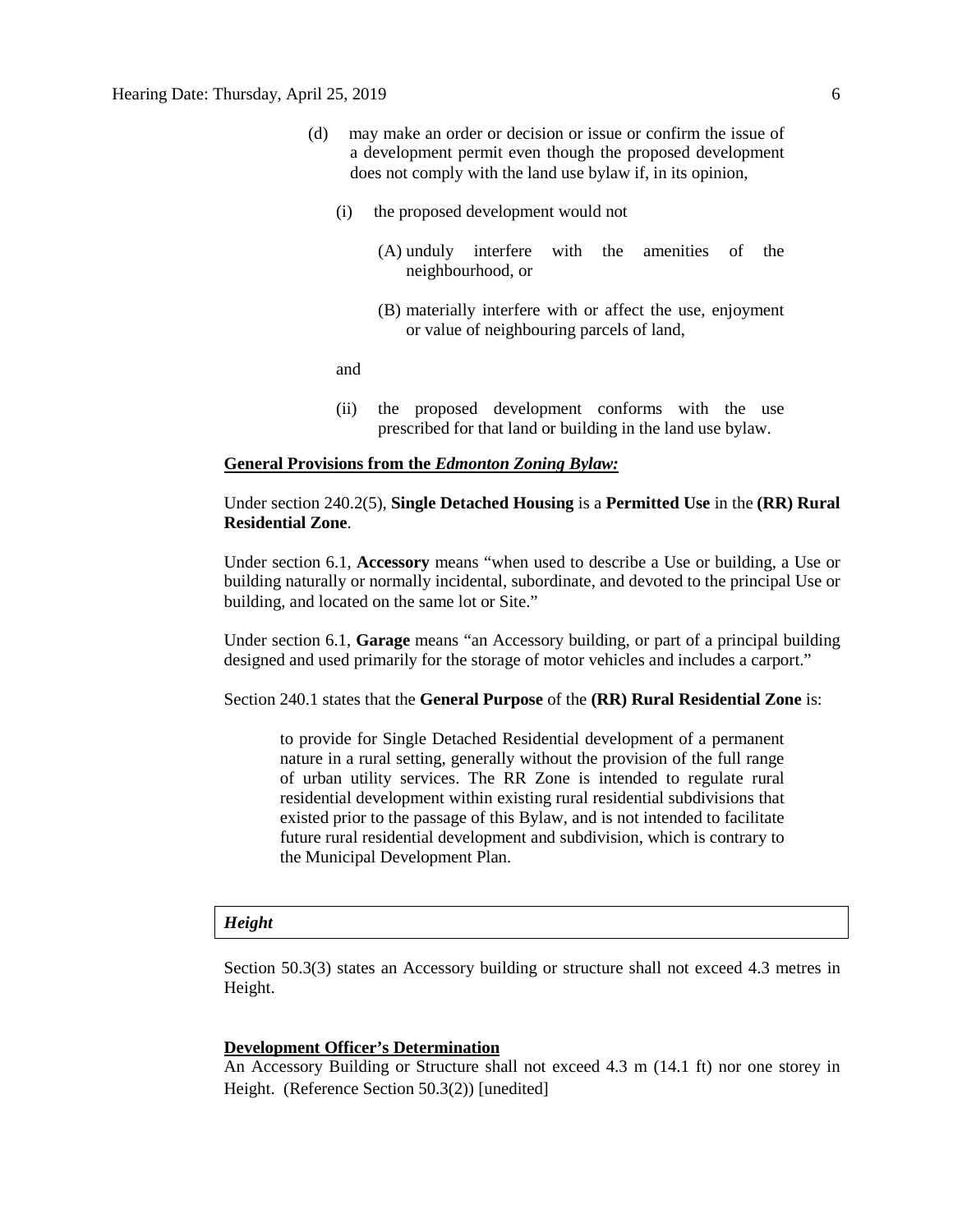Proposed Height: 5.7 m

Exceeds by: 1.4 m

Notice to Applicant/Appellant

Provincial legislation requires that the Subdivision and Development Appeal Board issue its official decision in writing within fifteen days of the conclusion of the hearing.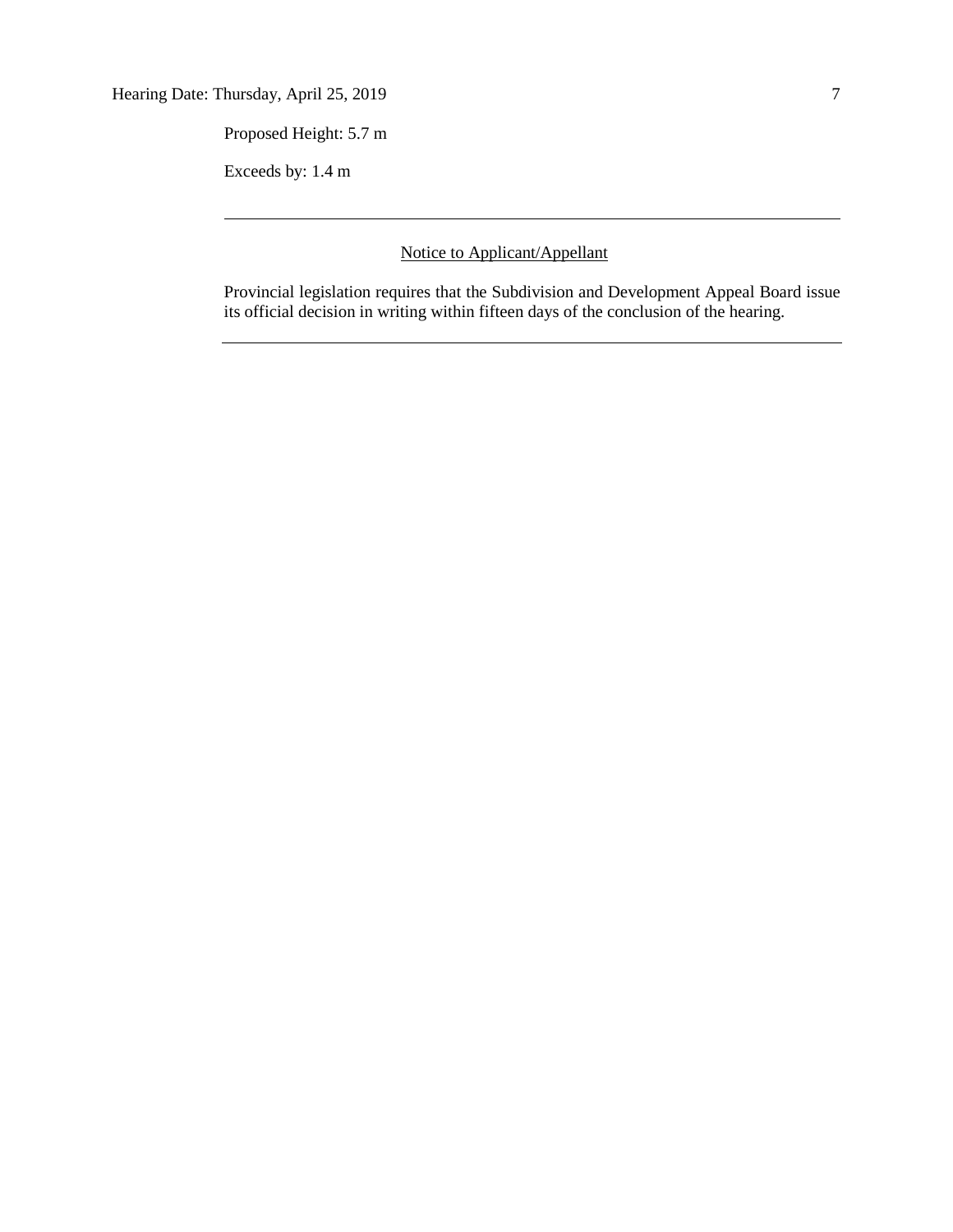| THE CITY OF<br><b>nonton</b>                                                                                                                                                                                                                                             |                                               | <b>Application for</b> |                                        | <b>Application Date:</b><br>Printed:<br>Page: | Project Number: 304223416-001<br>FEB 05, 2019<br>March 20, 2019 at 10:25 AM<br>$1$ of $1$ |  |  |  |  |
|--------------------------------------------------------------------------------------------------------------------------------------------------------------------------------------------------------------------------------------------------------------------------|-----------------------------------------------|------------------------|----------------------------------------|-----------------------------------------------|-------------------------------------------------------------------------------------------|--|--|--|--|
| <b>Accessory Building Permit</b>                                                                                                                                                                                                                                         |                                               |                        |                                        |                                               |                                                                                           |  |  |  |  |
| This document is a Development Permit Decision for the development application described below.                                                                                                                                                                          |                                               |                        |                                        |                                               |                                                                                           |  |  |  |  |
| Applicant                                                                                                                                                                                                                                                                | Property Address(es) and Legal Description(s) |                        |                                        |                                               |                                                                                           |  |  |  |  |
| 117 - WINDERMERE CRESCENT NW                                                                                                                                                                                                                                             |                                               |                        |                                        |                                               |                                                                                           |  |  |  |  |
| Plan 8021695 Blk 6 Lot 5                                                                                                                                                                                                                                                 |                                               |                        |                                        |                                               |                                                                                           |  |  |  |  |
| <b>Location(s) of Work</b><br>Entryway: 117 - WINDERMERE CRESCENT NW                                                                                                                                                                                                     |                                               |                        |                                        |                                               |                                                                                           |  |  |  |  |
|                                                                                                                                                                                                                                                                          |                                               |                        | Building: 117 - WINDERMERE CRESCENT NW |                                               |                                                                                           |  |  |  |  |
|                                                                                                                                                                                                                                                                          |                                               |                        |                                        |                                               |                                                                                           |  |  |  |  |
| <b>Scope of Application</b><br>To convert a Garden Suite to a detached Garage. (Removal of Garden Suite on second floor)                                                                                                                                                 |                                               |                        |                                        |                                               |                                                                                           |  |  |  |  |
| <b>Permit Details</b>                                                                                                                                                                                                                                                    |                                               |                        |                                        |                                               |                                                                                           |  |  |  |  |
|                                                                                                                                                                                                                                                                          |                                               |                        |                                        |                                               |                                                                                           |  |  |  |  |
| <b>Class Of Permit:</b>                                                                                                                                                                                                                                                  |                                               |                        | Site Area (sq. m.): 5143.66            |                                               |                                                                                           |  |  |  |  |
| Stat. Plan Overlay/Annex Area:                                                                                                                                                                                                                                           |                                               |                        |                                        |                                               |                                                                                           |  |  |  |  |
| I/We certify that the above noted details are correct.                                                                                                                                                                                                                   |                                               |                        |                                        |                                               |                                                                                           |  |  |  |  |
| Applicant signature:                                                                                                                                                                                                                                                     |                                               |                        |                                        |                                               |                                                                                           |  |  |  |  |
| Issue Date: Mar 20, 2019 Development Authority: FOLKMAN, JEREMY<br><b>Reason for Refusal</b><br>An Accessory Building or Structure shall not exceed 4.3 m (14.1 ft) nor one storey in Height. (Reference Section 50.3(2))<br>Proposed Height: 5.7 m<br>Exceeds by: 1.4 m |                                               |                        |                                        |                                               |                                                                                           |  |  |  |  |
| <b>Rights of Appeal</b><br>The Applicant has the right of appeal within 21 days after the date on which the decision is made, as outlined in Section 683<br>through 689 of the Municipal Government Act.                                                                 |                                               |                        |                                        |                                               |                                                                                           |  |  |  |  |
| <b>Building Permit Decision</b>                                                                                                                                                                                                                                          |                                               |                        |                                        |                                               |                                                                                           |  |  |  |  |
| Refused                                                                                                                                                                                                                                                                  |                                               |                        |                                        |                                               |                                                                                           |  |  |  |  |
|                                                                                                                                                                                                                                                                          |                                               |                        |                                        |                                               |                                                                                           |  |  |  |  |
| Fees                                                                                                                                                                                                                                                                     | <b>Fee Amount</b>                             | <b>Amount Paid</b>     | Receipt#                               | <b>Date Paid</b>                              |                                                                                           |  |  |  |  |
| Safety Codes Fee                                                                                                                                                                                                                                                         | \$4.50                                        | \$4.50                 | 05636232                               | Feb 05, 2019                                  |                                                                                           |  |  |  |  |
| <b>Development Application Fee</b>                                                                                                                                                                                                                                       | \$118.00                                      | \$118.00               | 05636232                               | Feb 05, 2019                                  |                                                                                           |  |  |  |  |
| <b>Building Permit Fee (Accessory</b><br>Building)                                                                                                                                                                                                                       | \$110.00                                      | \$110.00               | 05636232                               | Feb 05, 2019                                  |                                                                                           |  |  |  |  |
| <b>Total GST Amount:</b>                                                                                                                                                                                                                                                 | \$0.00                                        |                        |                                        |                                               |                                                                                           |  |  |  |  |
| <b>Totals for Permit:</b>                                                                                                                                                                                                                                                | \$232.50                                      | \$232.50               |                                        |                                               |                                                                                           |  |  |  |  |
|                                                                                                                                                                                                                                                                          |                                               |                        |                                        |                                               |                                                                                           |  |  |  |  |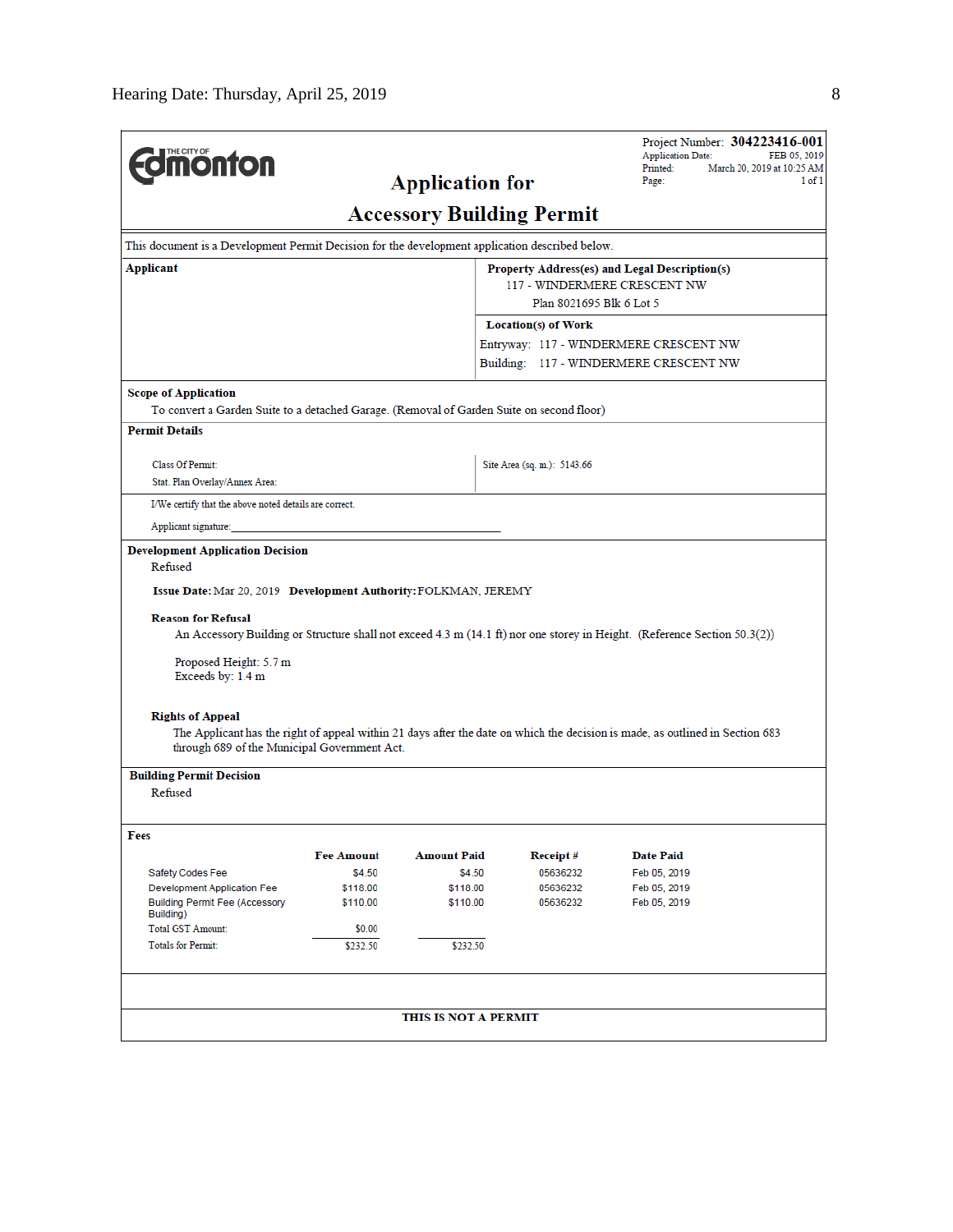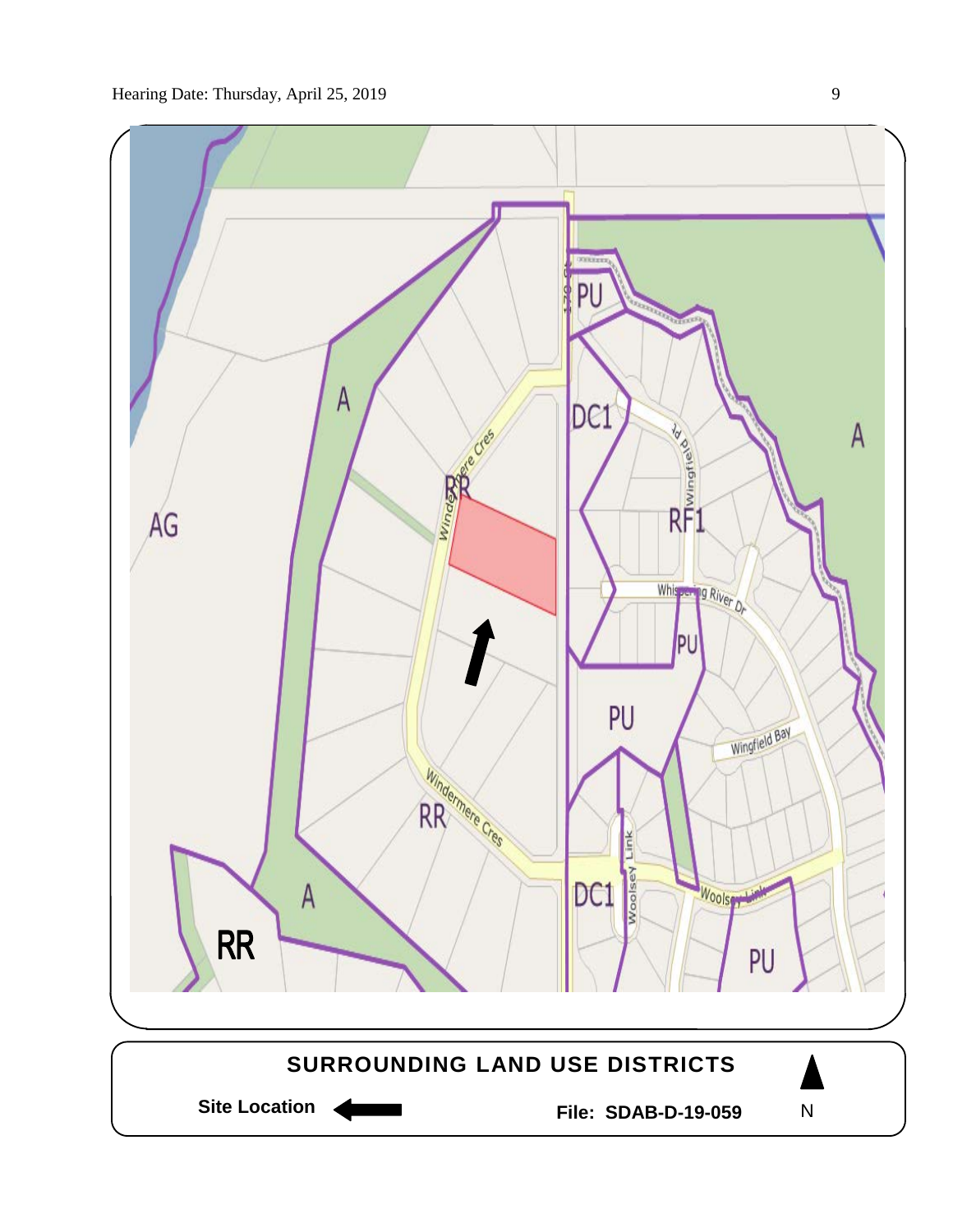#### **ITEM II: 10:30 A.M. FILE: SDAB-D-19-060**

# AN APPEAL FROM THE DECISION OF THE DEVELOPMENT OFFICER BY AN ADJACENT PROPERTY OWNER

APPLICATION NO.: 262704257-020

APPLICATION TO: Construct exterior alterations to a Public Education Services site (Landscaping revision of Ecole Joseph-Moreau Junior High School)

DECISION OF THE DEVELOPMENT AUTHORITY: Approved with Notices

DECISION DATE: March 12, 2019

DATE OF APPEAL: March 27, 2019

NOTIFICATION PERIOD: March 19, 2019 through April 9, 2019

RESPONDENT: Stantec Architecture Ltd.

MUNICIPAL DESCRIPTION OF SUBJECT PROPERTY: 9735 - 75 Avenue NW

OVERLAY· N/A

LEGAL DESCRIPTION: Plan 1721326 Blk A Lot A

ZONE: US-Urban Services Zone

STATUTORY PLAN: Ritchie Area Redevelopment Plan

# *Grounds for Appeal*

The Appellant provided the following reasons for appealing the decision of the Development Authority:

> The landscape plan called for 152 trees. They are now proposing 49 trees. Also the shrubs are being reduced from 253 to 76.

> This equates a 67% reduction in landscaping. We live directly across from the school site and we would like a landscaping buffer so we don't have to look directly onto an extensive parking lot. With the construction of the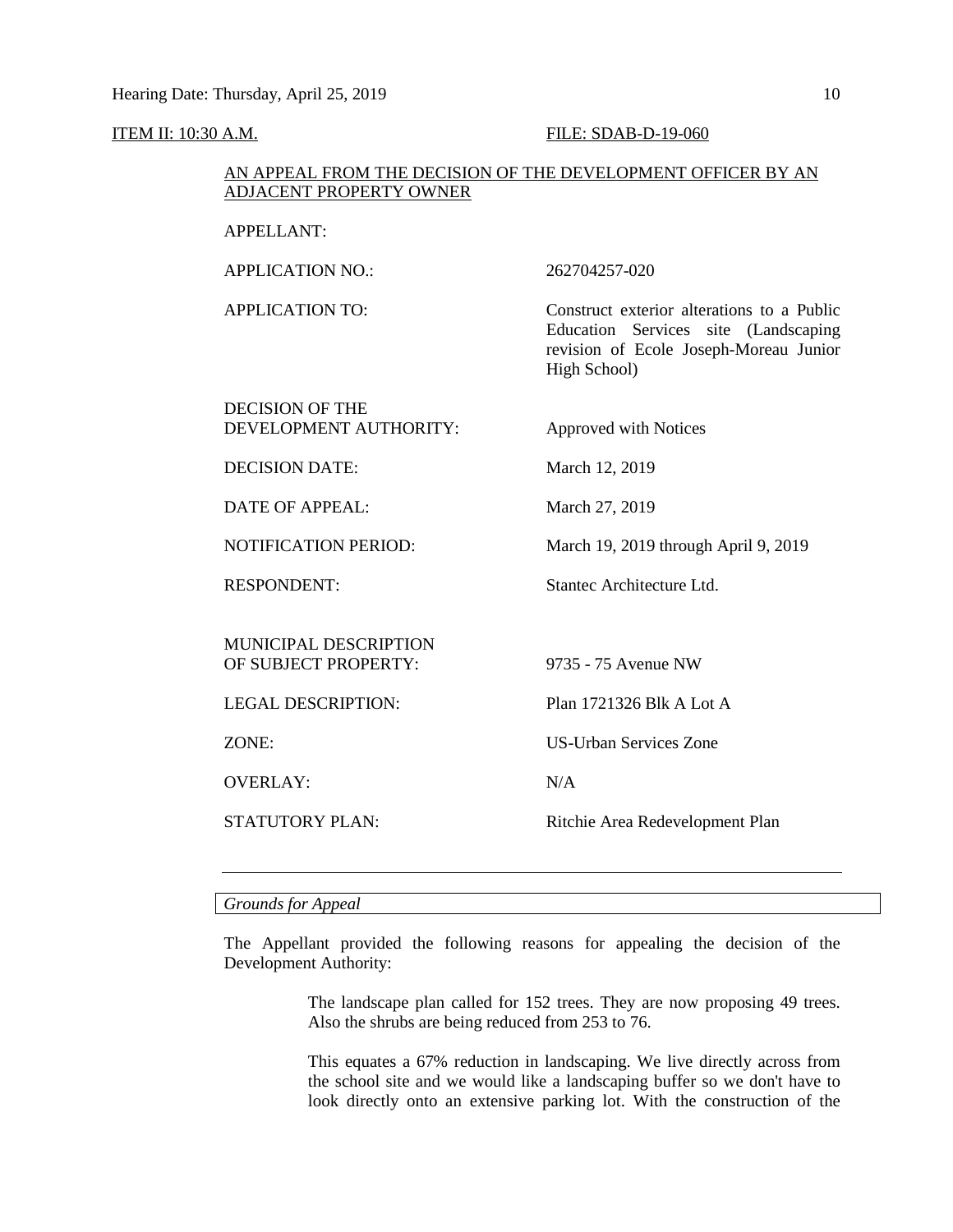School and parking lot on the north side of the property along 75 Ave. All residents on 75 Ave including myself have lost their green space. We request to see the landscaping plans.

### *General Matters*

#### **Appeal Information:**

The *Municipal Government Act*, RSA 2000, c M-26 states the following:

#### **Grounds for Appeal**

**685(1)** If a development authority

- (a) fails or refuses to issue a development permit to a person,
- (b) issues a development permit subject to conditions, or
- (c) issues an order under section 645,

the person applying for the permit or affected by the order under section 645 may appeal to the subdivision and development appeal board.

**(2)** In addition to an applicant under subsection (1), any person affected by an order, decision or development permit made or issued by a development authority may appeal to the subdivision and development appeal board.

#### **Appeals**

**686(1)** A development appeal to a subdivision and development appeal board is commenced by filing a notice of the appeal, containing reasons, with the board,

- (a) in the case of an appeal made by a person referred to in section 685(1)
	- (i) with respect to an application for a development permit,
		- (A) within 21 days after the date on which the written decision is given under section 642, or
		- (B) if no decision is made with respect to the application within the 40-day period, or within any extension of that period under section 684, within 21 days after the date the period or extension expires,
		- or
	- (ii) with respect to an order under section 645, within 21 days after the date on which the order is made, or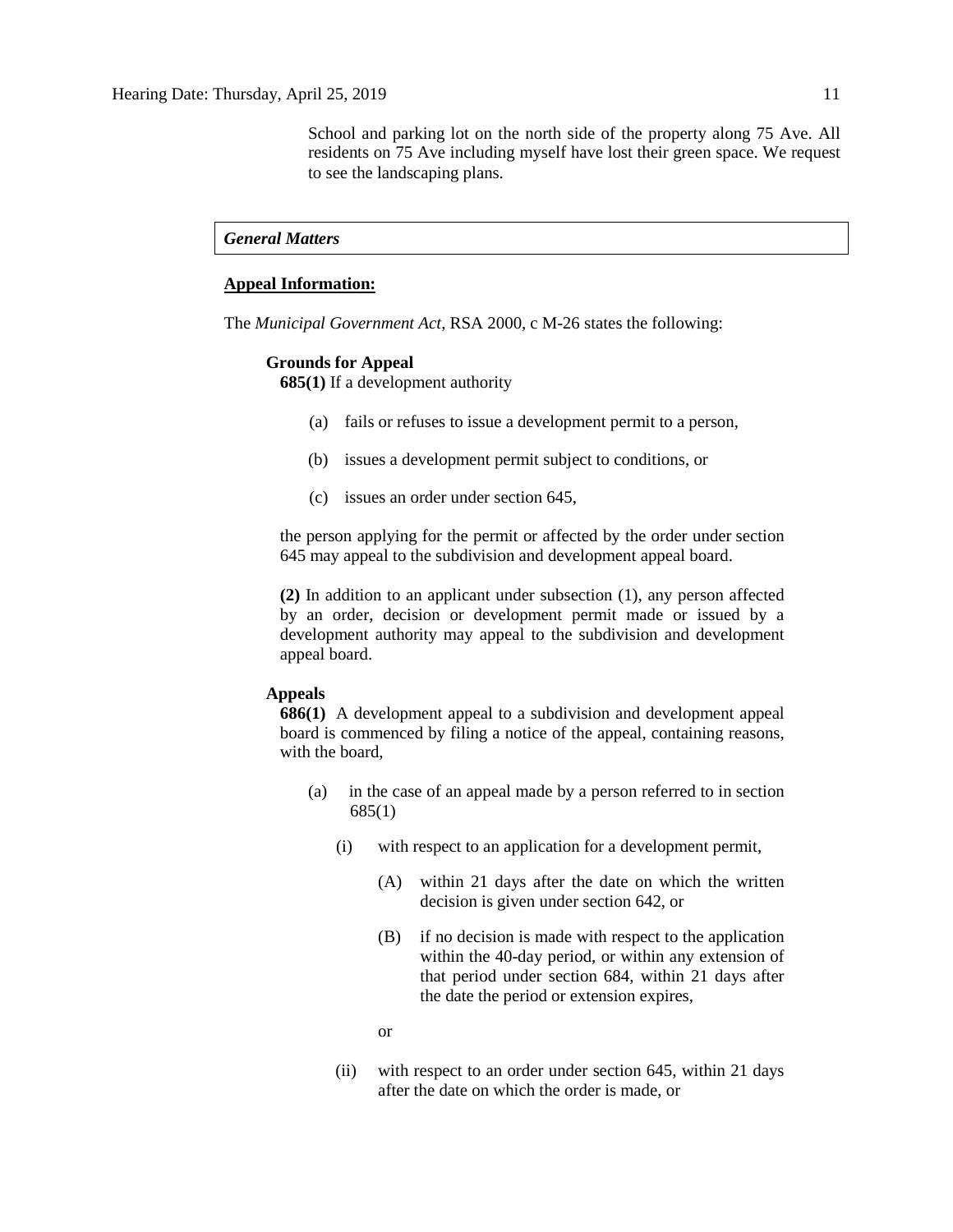(b) in the case of an appeal made by a person referred to in section 685(2), within 21 days after the date on which the notice of the issuance of the permit was given in accordance with the land use bylaw.

### **Hearing and Decision**

**687(3)** In determining an appeal, the subdivision and development appeal board

…

- (a.1) must comply with the land use policies;
- (a.2) subject to section 638, must comply with any applicable statutory plans;
- (a.3) subject to clauses (a.4) and (d), must comply with any land use bylaw in effect;
- (a.4) must comply with the applicable requirements of the regulations under the Gaming, Liquor and Cannabis Act respecting the location of premises described in a cannabis licence and distances between those premises and other premises;
	- …
	- (c) may confirm, revoke or vary the order, decision or development permit or any condition attached to any of them or make or substitute an order, decision or permit of its own;
	- (d) may make an order or decision or issue or confirm the issue of a development permit even though the proposed development does not comply with the land use bylaw if, in its opinion,
		- (i) the proposed development would not
			- (A) unduly interfere with the amenities of the neighbourhood, or
			- (B) materially interfere with or affect the use, enjoyment or value of neighbouring parcels of land,

and

(ii) the proposed development conforms with the use prescribed for that land or building in the land use bylaw.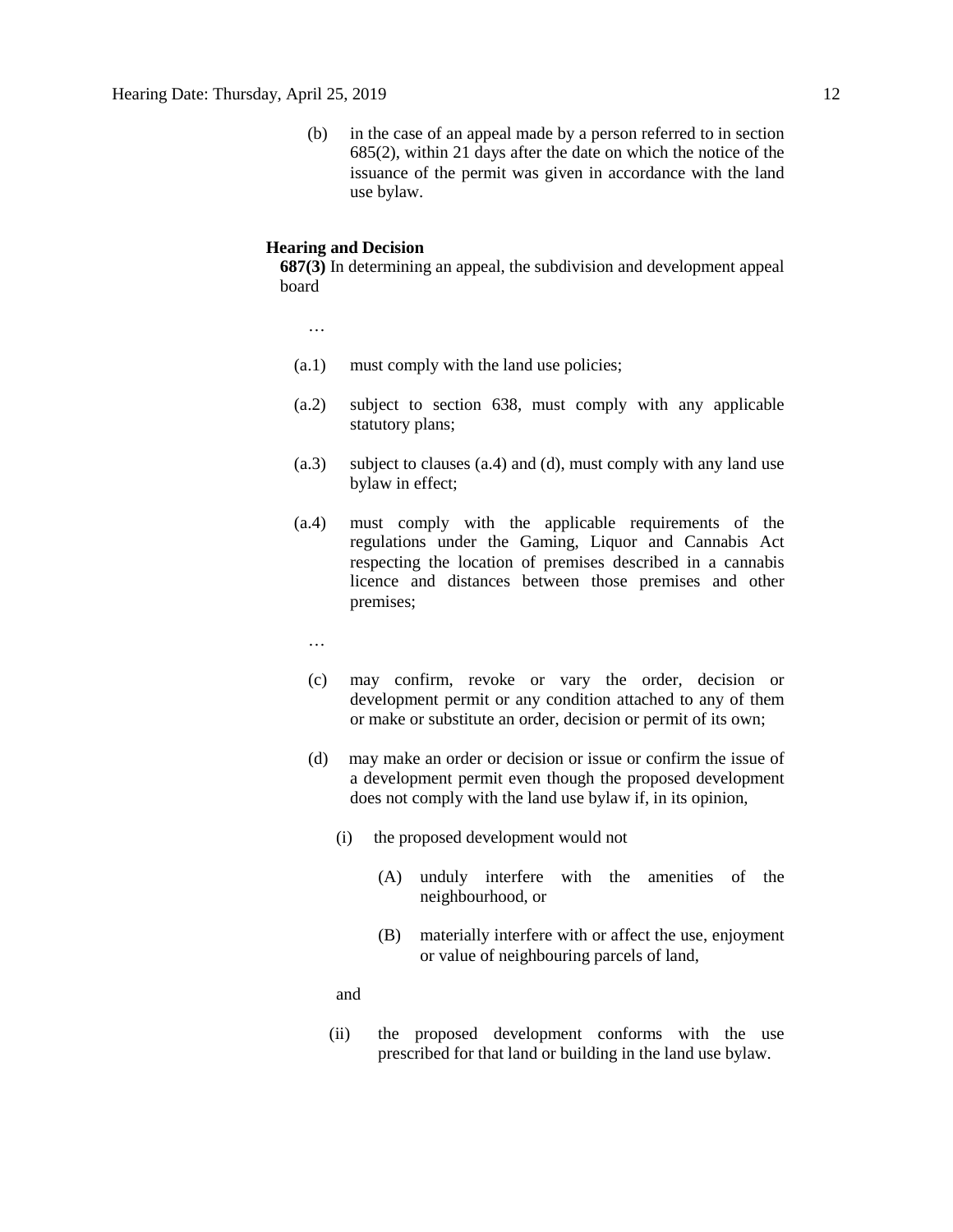#### **General Provisions from the** *Edmonton Zoning Bylaw:*

Section 510.2(54) states a **Public Education Service** is a **Permitted Use** in the **(US) Urban Services Zone**.

Under Section 7.8 (11), **Public Education Service** means:

development which is publicly supported or subsidized involving public assembly for educational, training or instruction purposes, and includes the administration offices required for the provision of such services on the same Site. This Use includes public and separate schools, community colleges, universities, and technical and vocational schools, and their administrative offices. This Use does not include Private Education Services and Commercial Schools.

Section 510.1 states that the **General Purpose** of the **(US) Urban Services Zone** is to provide for publicly and privately owned facilities of an institutional or community service nature.

#### *Landscaping*

Section 55.3(1)(b) states for new development consisting of Residential-Related Use Classes, Commercial Use Classes, Industrial Use Classes, Basic Services Use Classes, and Community, Educational, Recreational and Cultural Service Use Classes, the number of trees and shrubs provided shall be determined on the basis of the following:

- i. one tree for each 25 square metres and one shrub for each 15 square metres of Setback;
- ii. one tree for each 20 square metresand one shrub for each 10 square metres of parking area islands, as determined by subsection 54.2(3); and
- iii. in no case shall there be less than one tree per parking area island.

#### **Development Officer's Determination**

1) Landscaping - The site provides 49 trees and 76 shrubs, instead of 152 trees and 253 shrubs. (Section 55.3(1)(b))

Notes: Development Officer calculates the Landscape Requirement based on the development boundary (front setback along 75 Ave and side setback 98 Street), instead of 4 side property lines.

Total number of required trees is reduced from 152 trees to 38 trees.

Total number of required shrubs is reduced from 253 shrubs to 63 shrubs.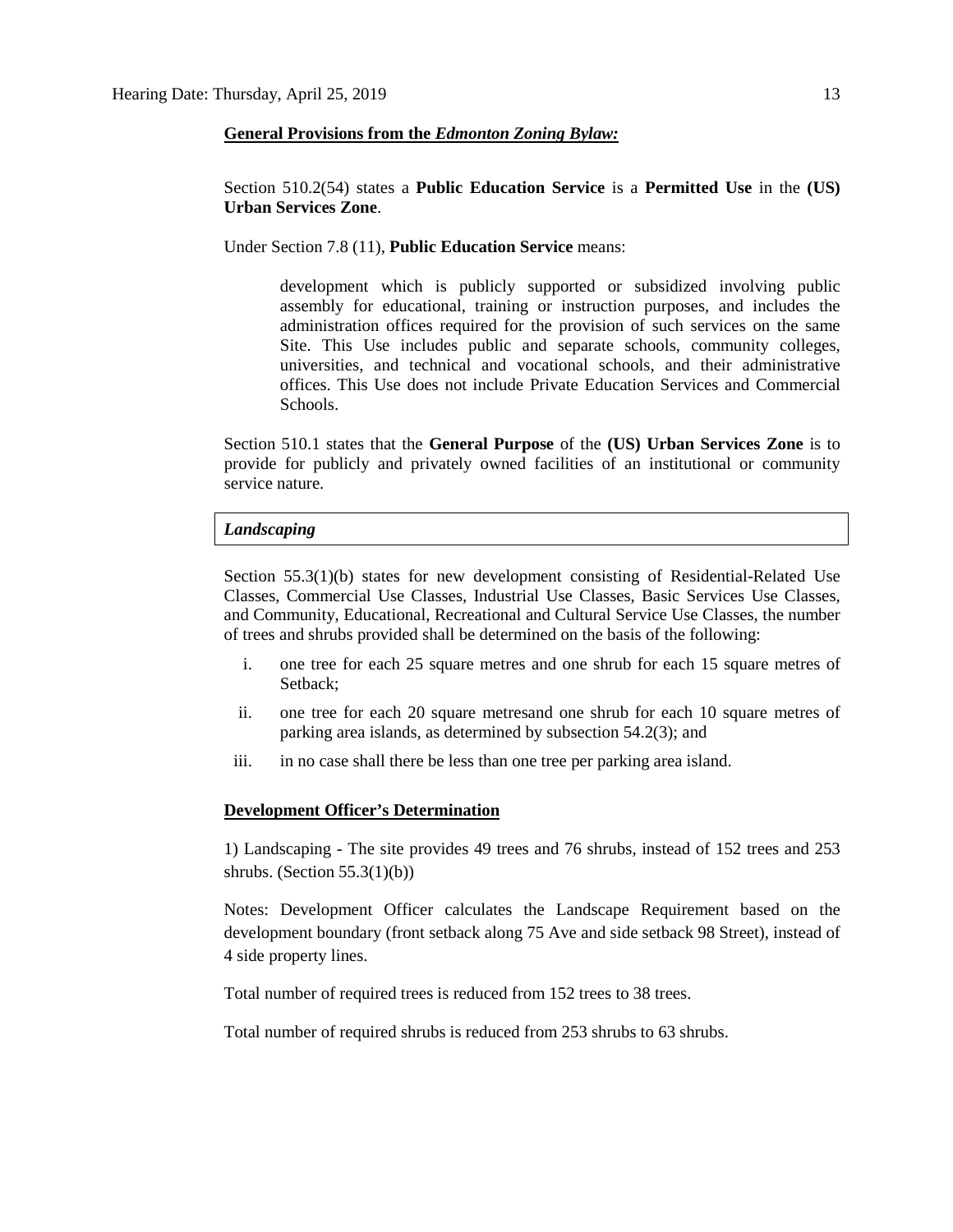# Notice to Applicant/Appellant

Provincial legislation requires that the Subdivision and Development Appeal Board issue its official decision in writing within fifteen days of the conclusion of the hearing.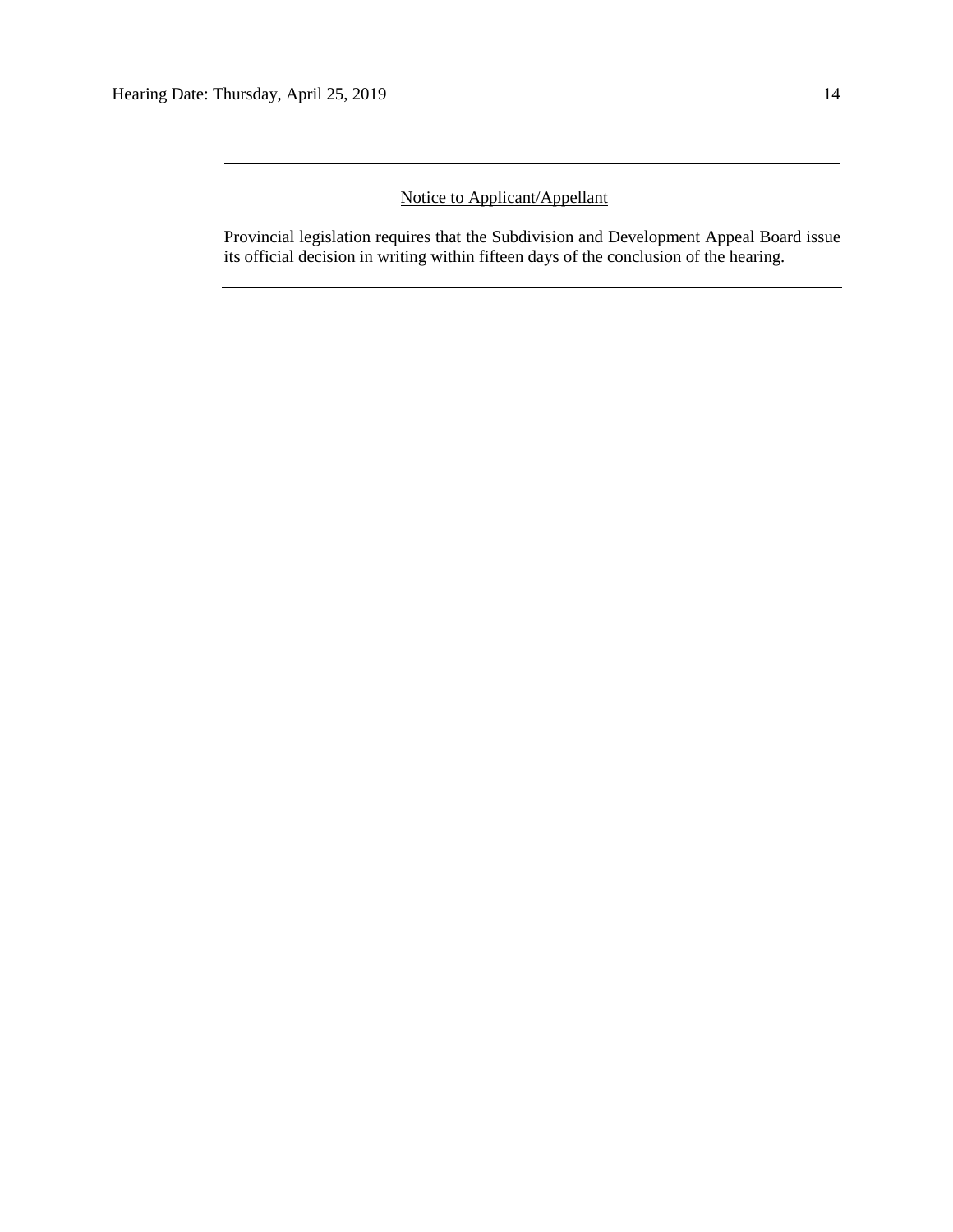| <b><i><u><u><b>M</b>onton</u></u></i></b>                 | Project Number: 262704257-020<br><b>Application Date:</b><br>OCT 29, 2018<br>Printed:<br>March 27, 2019 at 3:04 PM<br>Page:<br>1 of 3                                                                                                        |  |  |  |  |  |  |
|-----------------------------------------------------------|----------------------------------------------------------------------------------------------------------------------------------------------------------------------------------------------------------------------------------------------|--|--|--|--|--|--|
| <b>Major Development Permit</b>                           |                                                                                                                                                                                                                                              |  |  |  |  |  |  |
|                                                           | This document is a record of a Development Permit application, and a record of the decision for the undertaking described below, subject to<br>the limitations and conditions of this permit, of the Edmonton Zoning Bylaw 12800 as amended. |  |  |  |  |  |  |
| Applicant                                                 | Property Address(es) and Legal Description(s)                                                                                                                                                                                                |  |  |  |  |  |  |
| STANTEC ARCHITECTURE LTD                                  | 9735 - 75 AVENUE NW                                                                                                                                                                                                                          |  |  |  |  |  |  |
| 400, 10220 - 103 AVENUE NW                                | Plan 1721326 Blk A Lot A                                                                                                                                                                                                                     |  |  |  |  |  |  |
| EDMONTON, ALBERTA CANADA T5J 0K4                          | <b>Specific Address(es)</b>                                                                                                                                                                                                                  |  |  |  |  |  |  |
|                                                           | Entryway: 9735 - 75 AVENUE NW                                                                                                                                                                                                                |  |  |  |  |  |  |
|                                                           | Building: 9735 - 75 AVENUE NW                                                                                                                                                                                                                |  |  |  |  |  |  |
| <b>Scope of Permit</b>                                    |                                                                                                                                                                                                                                              |  |  |  |  |  |  |
| School).                                                  | To construct exterior alterations to a Public Education Services site (Landscaping revision of Ecole Joseph-Moreau Junior High                                                                                                               |  |  |  |  |  |  |
| <b>Permit Details</b>                                     |                                                                                                                                                                                                                                              |  |  |  |  |  |  |
| Class of Permit: Class B                                  | Contact Person:                                                                                                                                                                                                                              |  |  |  |  |  |  |
| Gross Floor Area (sq.m.):                                 | Lot Grading Needed?: N                                                                                                                                                                                                                       |  |  |  |  |  |  |
| New Sewer Service Required: N                             | NumberOfMainFloorDwellings:                                                                                                                                                                                                                  |  |  |  |  |  |  |
| Site Area (sq. m.):                                       | Stat. Plan Overlay/Annex Area: (none)                                                                                                                                                                                                        |  |  |  |  |  |  |
| I/We certify that the above noted details are correct.    |                                                                                                                                                                                                                                              |  |  |  |  |  |  |
| Applicant signature:                                      |                                                                                                                                                                                                                                              |  |  |  |  |  |  |
| <b>Development Permit Decision</b>                        |                                                                                                                                                                                                                                              |  |  |  |  |  |  |
| Approved                                                  |                                                                                                                                                                                                                                              |  |  |  |  |  |  |
| Issue Date: Mar 12, 2019 Development Authority: LI, CINDY |                                                                                                                                                                                                                                              |  |  |  |  |  |  |
|                                                           |                                                                                                                                                                                                                                              |  |  |  |  |  |  |
|                                                           |                                                                                                                                                                                                                                              |  |  |  |  |  |  |
|                                                           |                                                                                                                                                                                                                                              |  |  |  |  |  |  |
|                                                           |                                                                                                                                                                                                                                              |  |  |  |  |  |  |
|                                                           |                                                                                                                                                                                                                                              |  |  |  |  |  |  |
|                                                           |                                                                                                                                                                                                                                              |  |  |  |  |  |  |
|                                                           |                                                                                                                                                                                                                                              |  |  |  |  |  |  |
|                                                           |                                                                                                                                                                                                                                              |  |  |  |  |  |  |
|                                                           |                                                                                                                                                                                                                                              |  |  |  |  |  |  |
|                                                           |                                                                                                                                                                                                                                              |  |  |  |  |  |  |
|                                                           |                                                                                                                                                                                                                                              |  |  |  |  |  |  |
|                                                           |                                                                                                                                                                                                                                              |  |  |  |  |  |  |
|                                                           |                                                                                                                                                                                                                                              |  |  |  |  |  |  |
|                                                           |                                                                                                                                                                                                                                              |  |  |  |  |  |  |
|                                                           |                                                                                                                                                                                                                                              |  |  |  |  |  |  |
|                                                           |                                                                                                                                                                                                                                              |  |  |  |  |  |  |
|                                                           |                                                                                                                                                                                                                                              |  |  |  |  |  |  |
|                                                           |                                                                                                                                                                                                                                              |  |  |  |  |  |  |
|                                                           |                                                                                                                                                                                                                                              |  |  |  |  |  |  |
|                                                           |                                                                                                                                                                                                                                              |  |  |  |  |  |  |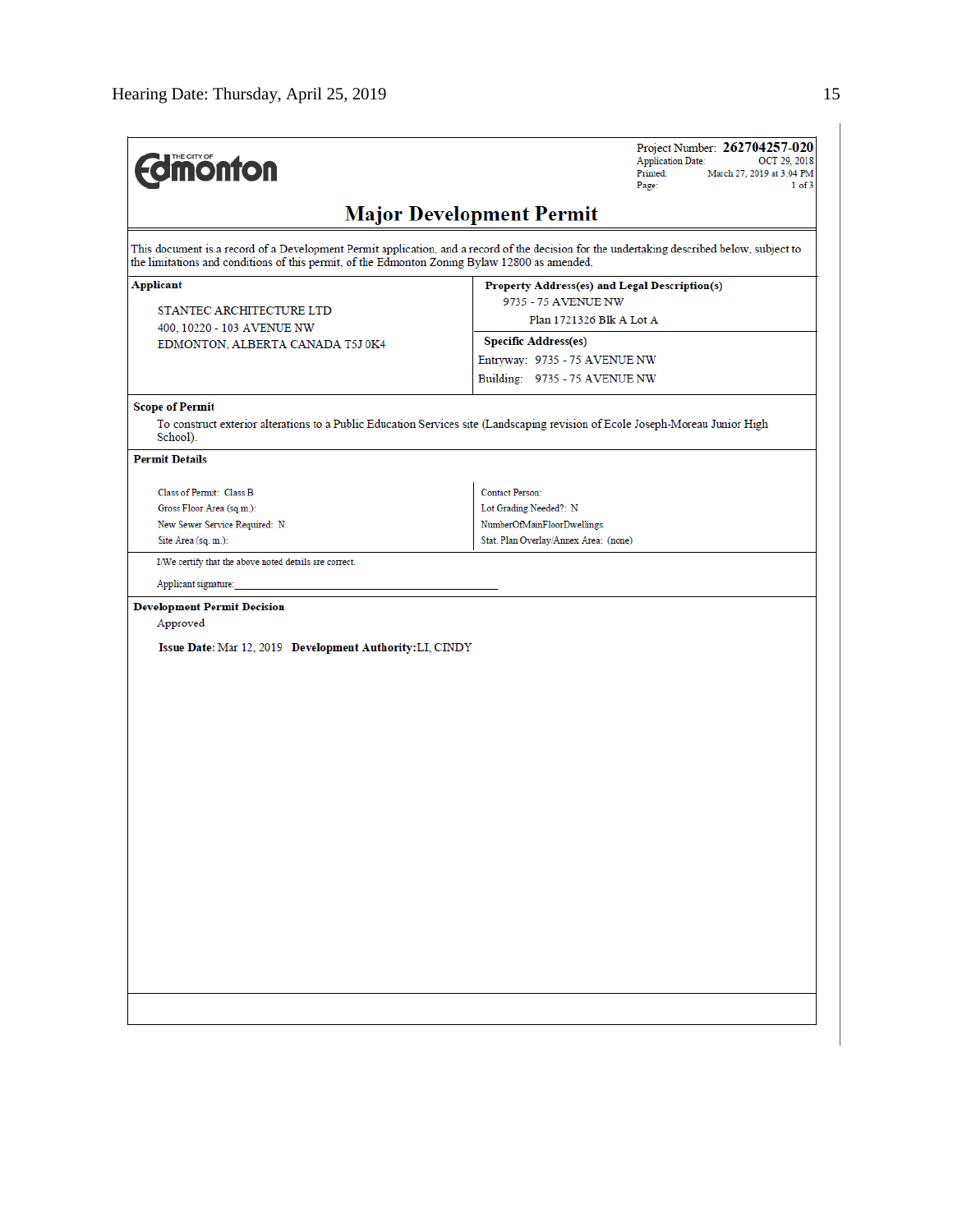| <b><i><u><b>MONTON</b></u></i></b>                                                                                                                                                                                                                                                                                                                                                                                                                                                            | Project Number: 262704257-020<br><b>Application Date:</b><br>OCT 29, 2018<br>Printed:<br>March 27, 2019 at 3:04 PM<br>Page:<br>$2$ of $3$ |
|-----------------------------------------------------------------------------------------------------------------------------------------------------------------------------------------------------------------------------------------------------------------------------------------------------------------------------------------------------------------------------------------------------------------------------------------------------------------------------------------------|-------------------------------------------------------------------------------------------------------------------------------------------|
| <b>Major Development Permit</b>                                                                                                                                                                                                                                                                                                                                                                                                                                                               |                                                                                                                                           |
| <b>Subject to the Following Conditions</b><br><b>LANDSCAPE CONDITIONS:</b>                                                                                                                                                                                                                                                                                                                                                                                                                    |                                                                                                                                           |
| 1. Landscaping shall be in accordance with the approved landscaping plan and Section 55 of the Zoning Bylaw, to the satisfaction<br>of the Development Officer.                                                                                                                                                                                                                                                                                                                               |                                                                                                                                           |
| 2. Any changes to an approved Landscape Plan require the approval of the Development Officer prior to the Landscaping being<br>installed.                                                                                                                                                                                                                                                                                                                                                     |                                                                                                                                           |
| 3. Landscaping shall be maintained in a healthy condition for a minimum of 24 months after the landscaping has been installed, to<br>the satisfaction of the Development Officer.                                                                                                                                                                                                                                                                                                             |                                                                                                                                           |
| DEVELOPMENT CONDITIONS:                                                                                                                                                                                                                                                                                                                                                                                                                                                                       |                                                                                                                                           |
| 1) Exterior lighting shall be developed to provide a safe lit environment in accordance with Sections 51 and 58 and to the<br>satisfaction of the Development Officer.                                                                                                                                                                                                                                                                                                                        |                                                                                                                                           |
| 2) All access locations and curb crossings shall require the approval of Transportation Services. (Reference Section 53(1))                                                                                                                                                                                                                                                                                                                                                                   |                                                                                                                                           |
| NOTES:                                                                                                                                                                                                                                                                                                                                                                                                                                                                                        |                                                                                                                                           |
| 1) The Development Permit shall NOT be valid unless and until the conditions of approval, save those of a continuing nature, have<br>been fulfilled; and no notice of appeal from such approval has been served on the Subdivision and Development Appeal Board<br>within the time period specified in subsection 21.1 (Ref. Section 17.1).                                                                                                                                                   |                                                                                                                                           |
| 2) This Development Permit is not a Business Licence. A separate application must be made for a Business Licence.                                                                                                                                                                                                                                                                                                                                                                             |                                                                                                                                           |
| 3) Signs require separate Development Applications.                                                                                                                                                                                                                                                                                                                                                                                                                                           |                                                                                                                                           |
| 4) A Building Permit is required for any construction or change in use of a building. For a building permit, and prior to the Plans<br>Examination review, you require construction drawings and the payment of fees. Please contact the 311 Call Centre for further<br>information.                                                                                                                                                                                                          |                                                                                                                                           |
| 5) The City of Edmonton does not conduct independent environmental checks of land within the City. If you are concerned about<br>the suitability of this property for any purpose, you should conduct your own tests and reviews. The City of Edmonton, in issuing<br>this Development Permit, makes no representations and offers no warranties as to the suitability of the property for any purpose or<br>as to the presence or absence of any environmental contaminants on the property. |                                                                                                                                           |
| 6) An approved Development Permit means that the proposed development has been reviewed only against the provisions of the<br>Edmonton Zoning Bylaw. It does not remove obligations to conform with other legislation, bylaws or land title instruments such as<br>the Municipal Government Act, the ERCB Directive 079, the Edmonton Safety Codes Permit Bylaw or any caveats, covenants or<br>easements that might be attached to the Site.                                                 |                                                                                                                                           |
| <b>Variances</b>                                                                                                                                                                                                                                                                                                                                                                                                                                                                              |                                                                                                                                           |
| 1) Landscaping - The site provides 49 trees and 76 shrubs, instead of $152$ trees and $253$ shrubs. (Section $55.3(1)(b)$ )                                                                                                                                                                                                                                                                                                                                                                   |                                                                                                                                           |
| Notes: Development Officer calculates the Landscape Requirement based on the development boundary (front setback along 75<br>Ave and side setback 98 Street), instead of 4 side property lines.                                                                                                                                                                                                                                                                                               |                                                                                                                                           |
| Total number of required trees is reduced from 152 trees to 38 trees.<br>Total number of required shrubs is reduced from 253 shrubs to 63 shrubs.                                                                                                                                                                                                                                                                                                                                             |                                                                                                                                           |
|                                                                                                                                                                                                                                                                                                                                                                                                                                                                                               |                                                                                                                                           |
|                                                                                                                                                                                                                                                                                                                                                                                                                                                                                               |                                                                                                                                           |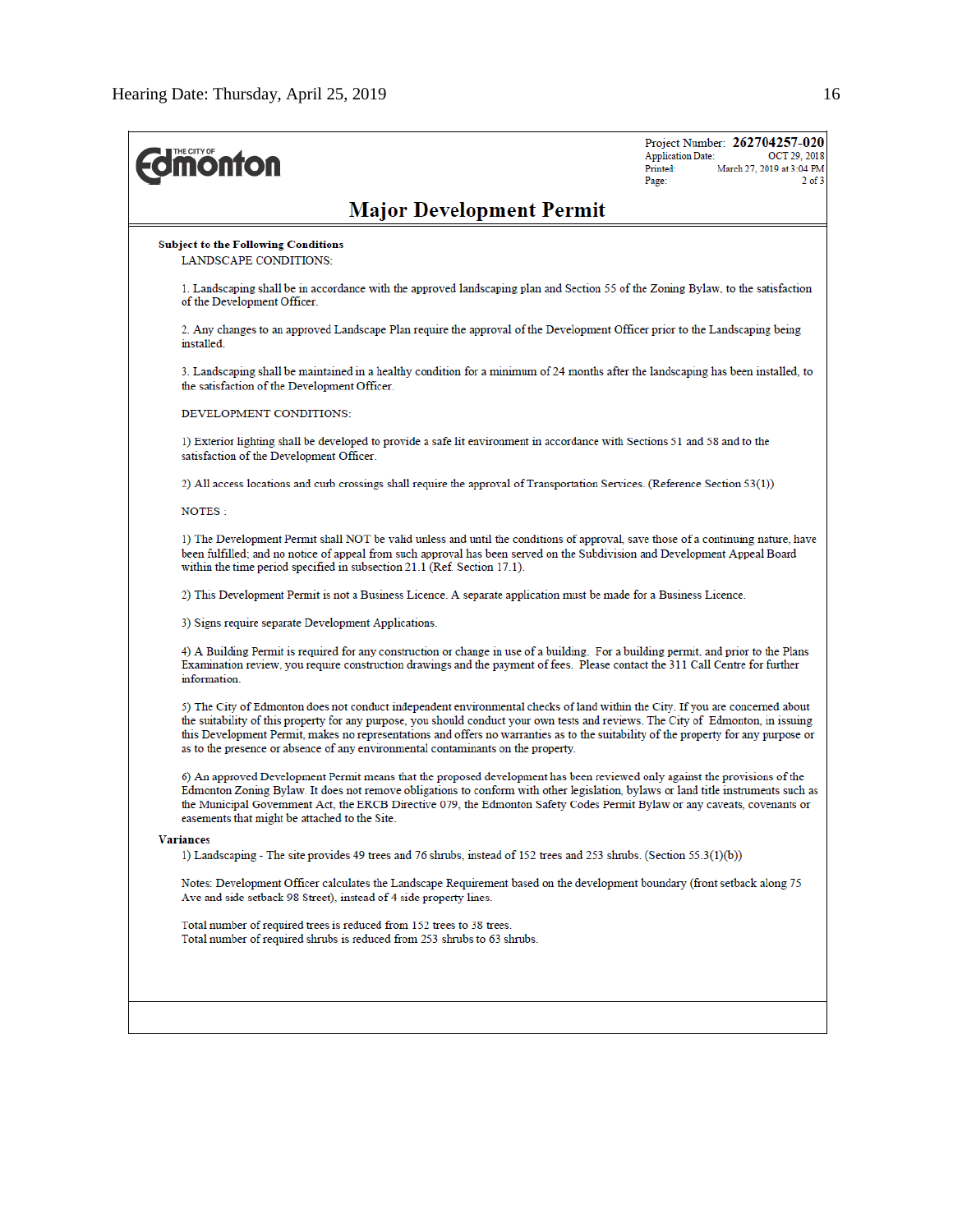| <b>Imonton</b>                                                                      |                                                                                                                                |                                            |                      | Project Number: 262704257-020<br><b>Application Date:</b><br>March 27, 2019 at 3:04 PM<br>Printed:<br>Page: | OCT 29, 2018<br>$3$ of $3$ |  |  |
|-------------------------------------------------------------------------------------|--------------------------------------------------------------------------------------------------------------------------------|--------------------------------------------|----------------------|-------------------------------------------------------------------------------------------------------------|----------------------------|--|--|
| <b>Major Development Permit</b>                                                     |                                                                                                                                |                                            |                      |                                                                                                             |                            |  |  |
| <b>Rights of Appeal</b><br>Amendment Act.                                           | This approval is subject to the right of appeal as outlined in Chapter 24, Section 683 through 689 of the Municipal Government |                                            |                      |                                                                                                             |                            |  |  |
| Notice Period Begins: Mar 19, 2019                                                  |                                                                                                                                | Ends: Apr 09, 2019                         |                      |                                                                                                             |                            |  |  |
| Fees                                                                                |                                                                                                                                |                                            |                      |                                                                                                             |                            |  |  |
| Major Dev. Application Fee<br><b>Total GST Amount:</b><br><b>Totals for Permit:</b> | <b>Fee Amount</b><br>\$362.00<br>\$0.00<br>\$362.00                                                                            | <b>Amount Paid</b><br>\$362.00<br>\$362.00 | Receipt#<br>05465868 | <b>Date Paid</b><br>Nov 09, 2018                                                                            |                            |  |  |
|                                                                                     |                                                                                                                                |                                            |                      |                                                                                                             |                            |  |  |
|                                                                                     |                                                                                                                                |                                            |                      |                                                                                                             |                            |  |  |
|                                                                                     |                                                                                                                                |                                            |                      |                                                                                                             |                            |  |  |
|                                                                                     |                                                                                                                                |                                            |                      |                                                                                                             |                            |  |  |
|                                                                                     |                                                                                                                                |                                            |                      |                                                                                                             |                            |  |  |
|                                                                                     |                                                                                                                                |                                            |                      |                                                                                                             |                            |  |  |
|                                                                                     |                                                                                                                                |                                            |                      |                                                                                                             |                            |  |  |
|                                                                                     |                                                                                                                                |                                            |                      |                                                                                                             |                            |  |  |
|                                                                                     |                                                                                                                                |                                            |                      |                                                                                                             |                            |  |  |
|                                                                                     |                                                                                                                                |                                            |                      |                                                                                                             |                            |  |  |
|                                                                                     |                                                                                                                                |                                            |                      |                                                                                                             |                            |  |  |
|                                                                                     |                                                                                                                                |                                            |                      |                                                                                                             |                            |  |  |
|                                                                                     |                                                                                                                                |                                            |                      |                                                                                                             |                            |  |  |
|                                                                                     |                                                                                                                                |                                            |                      |                                                                                                             |                            |  |  |
|                                                                                     |                                                                                                                                |                                            |                      |                                                                                                             |                            |  |  |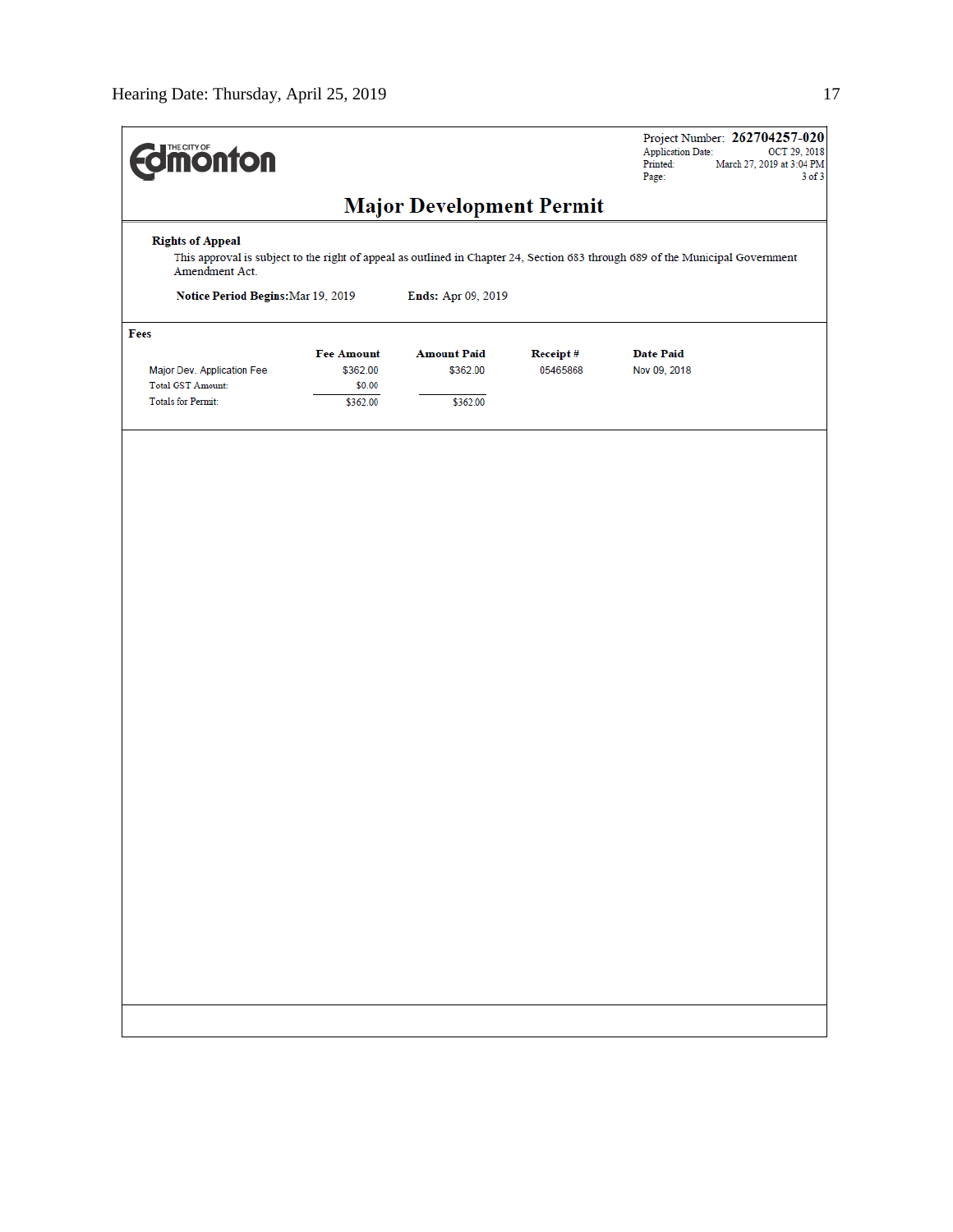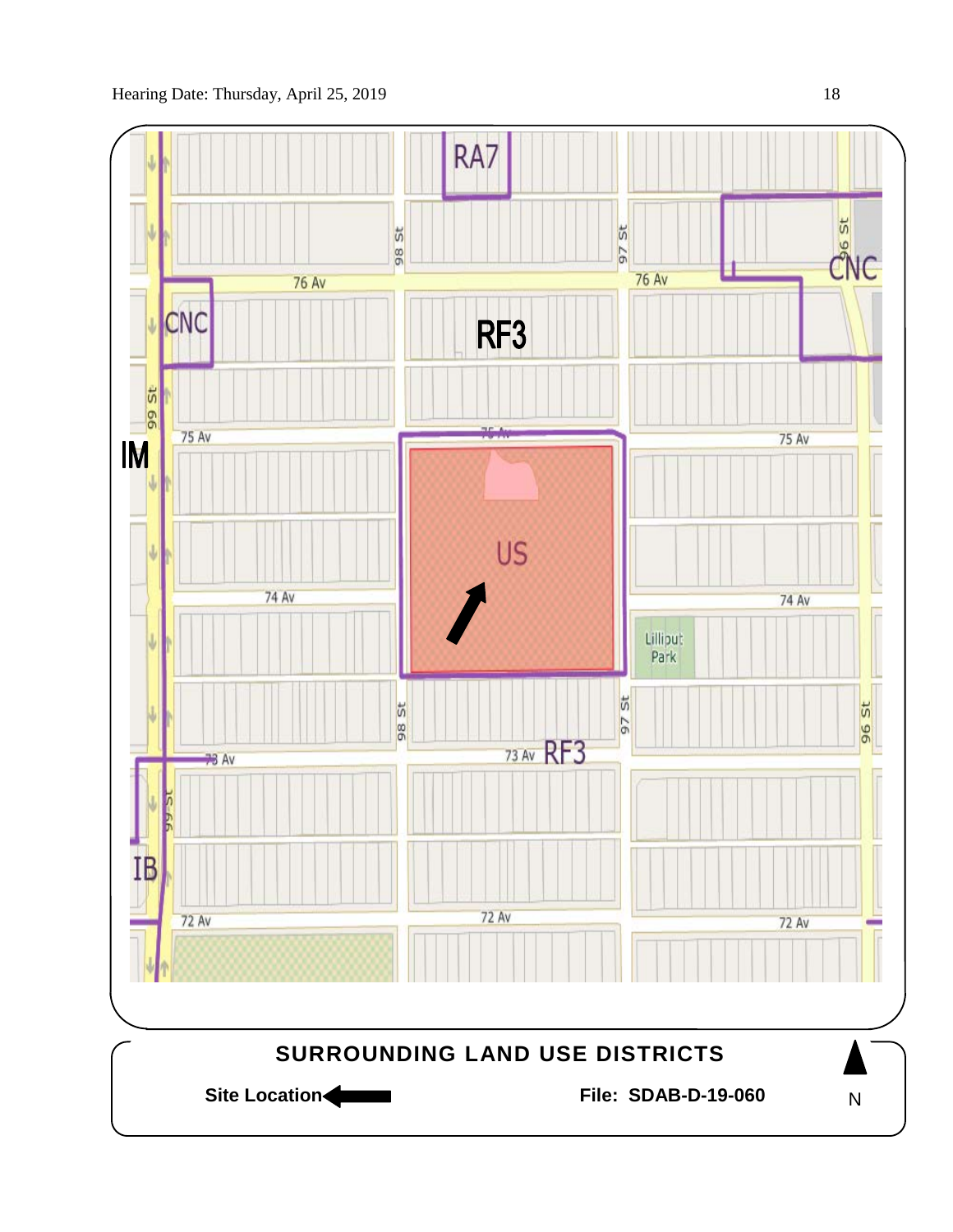# **ITEM III: 1:30 P.M. FILE: SDAB-D-19-057**

### AN APPEAL FROM THE DECISION OF THE DEVELOPMENT OFFICER

APPELLANT:

APPLICATION NO.: 277958649-001 APPLICATION TO: Construct an Accessory Building (rear detached Garage, 7.32 metres by 10.97 metres) DECISION OF THE DEVELOPMENT AUTHORITY: Refused DECISION DATE: March 8, 2019 DATE OF APPEAL: March 28, 2019 MUNICIPAL DESCRIPTION OF SUBJECT PROPERTY: 11040 - 110 Street NW LEGAL DESCRIPTION: Plan 2109HW Blk 12A Lot 24 ZONE: RF1-Single Detached Residential Zone OVERLAY: Mature Neighbourhood Overlay STATUTORY PLAN: Central McDougall / Queen Mary Park Area Redevelopment Plan

# *Grounds for Appeal*

The Appellant provided the following reasons for appealing the decision of the Development Authority:

> We would like to build a two storey garage to have the upper floor as office space. We want to build up because we want to maximize yard space as we have a large garden and orchard. This type of build has been completed in our neighborhood already as the residence behind us has a two storey garage in place with a workshop/storage on top. We have collected signatures of the surrounding neighbors as they have indicated they approve of this design.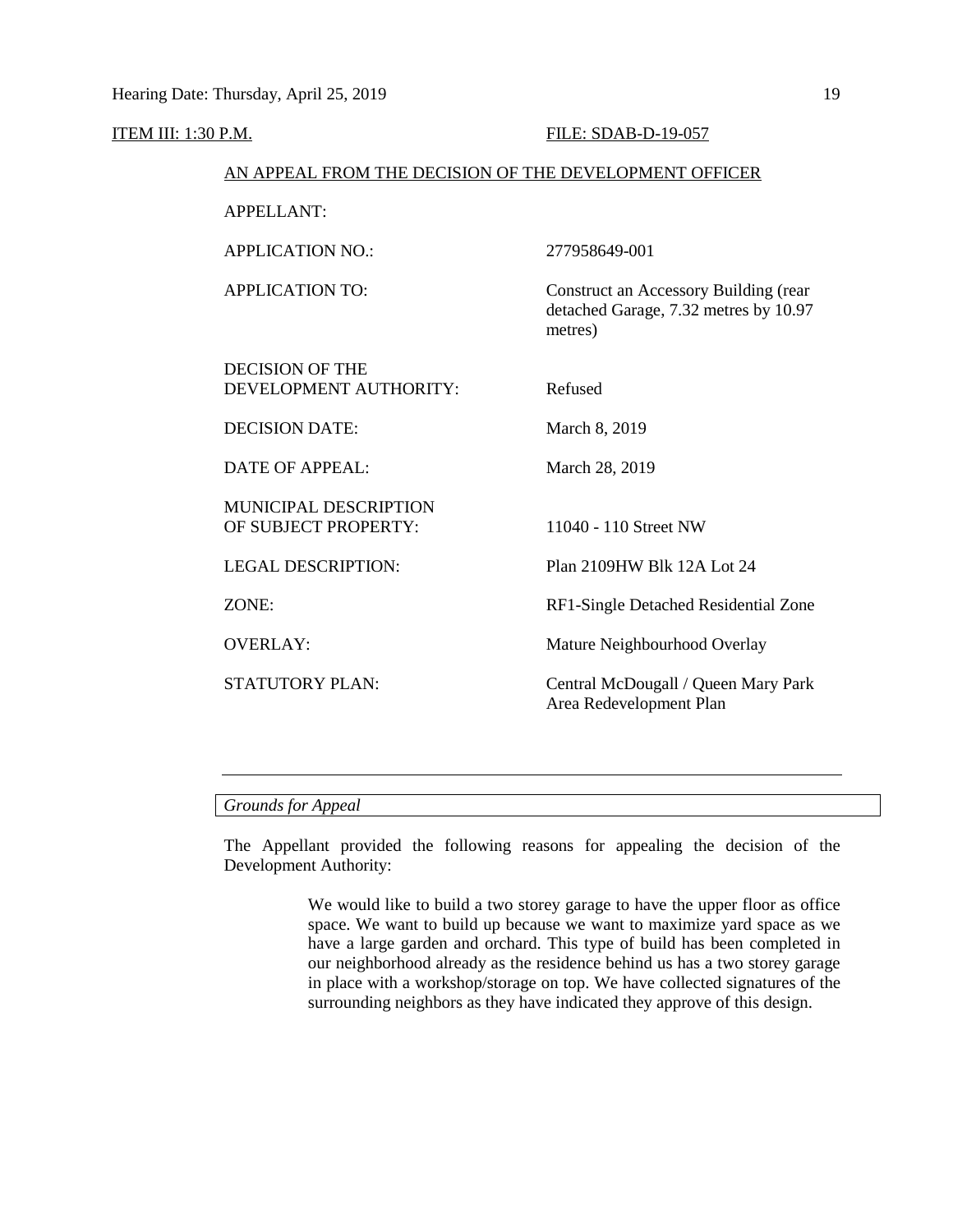#### *General Matters*

#### **Appeal Information:**

The *Municipal Government Act*, RSA 2000, c M-26 states the following:

#### **Grounds for Appeal**

**685(1)** If a development authority

- (a) fails or refuses to issue a development permit to a person,
- (b) issues a development permit subject to conditions, or
- (c) issues an order under section 645,

the person applying for the permit or affected by the order under section 645 may appeal to the subdivision and development appeal board.

# **Appeals**

**686(1)** A development appeal to a subdivision and development appeal board is commenced by filing a notice of the appeal, containing reasons, with the board,

- (a) in the case of an appeal made by a person referred to in section 685(1)
	- (i) with respect to an application for a development permit,
		- (A) within 21 days after the date on which the written decision is given under section 642, […]

#### **Hearing and Decision**

**687(3)** In determining an appeal, the subdivision and development appeal board

…

- (a.1) must comply with the land use policies;
- (a.2) subject to section 638, must comply with any applicable statutory plans;
- (a.3) subject to clauses (a.4) and (d), must comply with any land use bylaw in effect;
- (a.4) must comply with the applicable requirements of the regulations under the Gaming, Liquor and Cannabis Act respecting the location of premises described in a cannabis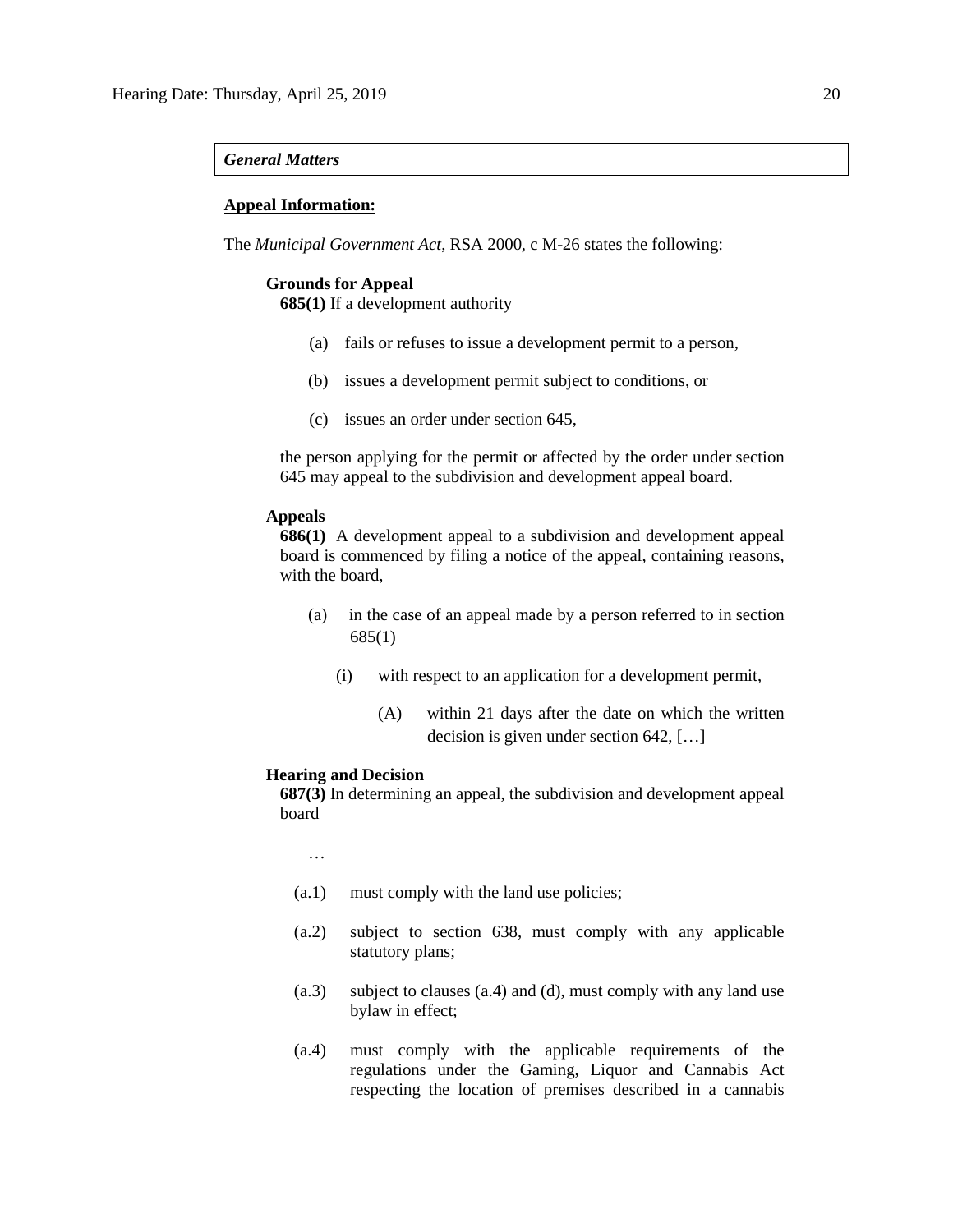licence and distances between those premises and other premises;

- …
- (c) may confirm, revoke or vary the order, decision or development permit or any condition attached to any of them or make or substitute an order, decision or permit of its own;
- (d) may make an order or decision or issue or confirm the issue of a development permit even though the proposed development does not comply with the land use bylaw if, in its opinion,
	- (i) the proposed development would not
		- (A) unduly interfere with the amenities of the neighbourhood, or
		- (B) materially interfere with or affect the use, enjoyment or value of neighbouring parcels of land,

and

(ii) the proposed development conforms with the use prescribed for that land or building in the land use bylaw.

### **General Provisions from the** *Edmonton Zoning Bylaw:*

Under section 110.2(7), **Single Detached Housing** is a **Permitted Use** in the **(RF1) Single Detached Residential Zone**.

Under section 6.1, **Accessory** means "when used to describe a Use or building, a Use or building naturally or normally incidental, subordinate, and devoted to the principal Use or building, and located on the same lot or Site."

Under section 6.1, **Garage** means "an Accessory building, or part of a principal building designed and used primarily for the storage of motor vehicles and includes a carport."

Section 110.1 states that the **General Purpose** of the **(RF1) Single Detached Residential Zone** is:

to provide for Single Detached Housing while allowing other forms of small scale housing in the form of Secondary Suites, Garden Suites, Semi-detached Housing and Duplex Housing.

Section 814.1 states that the **General Purpose** of the **Mature Neighbourhood Overlay** is: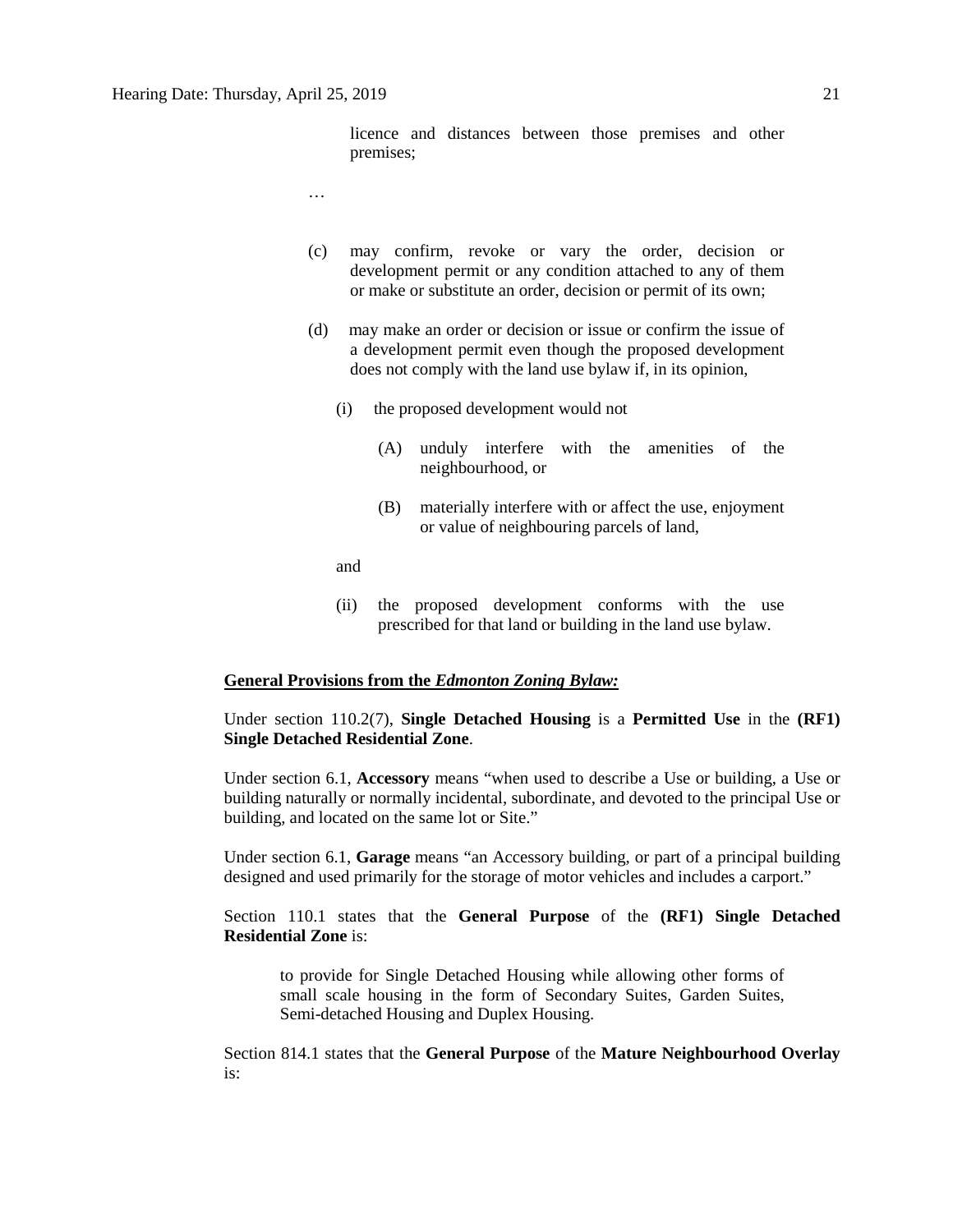to regulate residential development in Edmonton's mature residential neighbourhoods, while responding to the context of surrounding development, maintaining the pedestrian-oriented design of the streetscape, and to provide an opportunity for consultation by gathering

input from affected parties on the impact of a proposed variance to the Overlay regulations.

#### *Height*

Section 50.3(3) states an Accessory building or structure shall not exceed 4.3 metres in Height.

Section 52.2(c) states where the maximum Height as determined by Section 52.1 is measured to the midpoint, the ridge line of the roof shall not extend more than 1.5 metres above the maximum permitted building Height of the Zone or overlay, or in the case of a Garden Suite the maximum permitted building Height in accordance with Section 87 of this Bylaw.

## **Development Officer's Determination**

1. A Building shall not exceed 4.3m in Height (Reference Section 50.3(3)).

Proposed Height: 7.4m

Exceeds by: 3.1m

2. A Building roof ridge line shall not extend more than 1.5m above the permitted building Height of 4.3m (Reference Section 52.2(c)).

Maximum ridge Height:  $5.8m(1.5m + 4.3m)$ 

Proposed exceeds by: 2.3m (8.1m)

# Notice to Applicant/Appellant

Provincial legislation requires that the Subdivision and Development Appeal Board issue its official decision in writing within fifteen days of the conclusion of the hearing.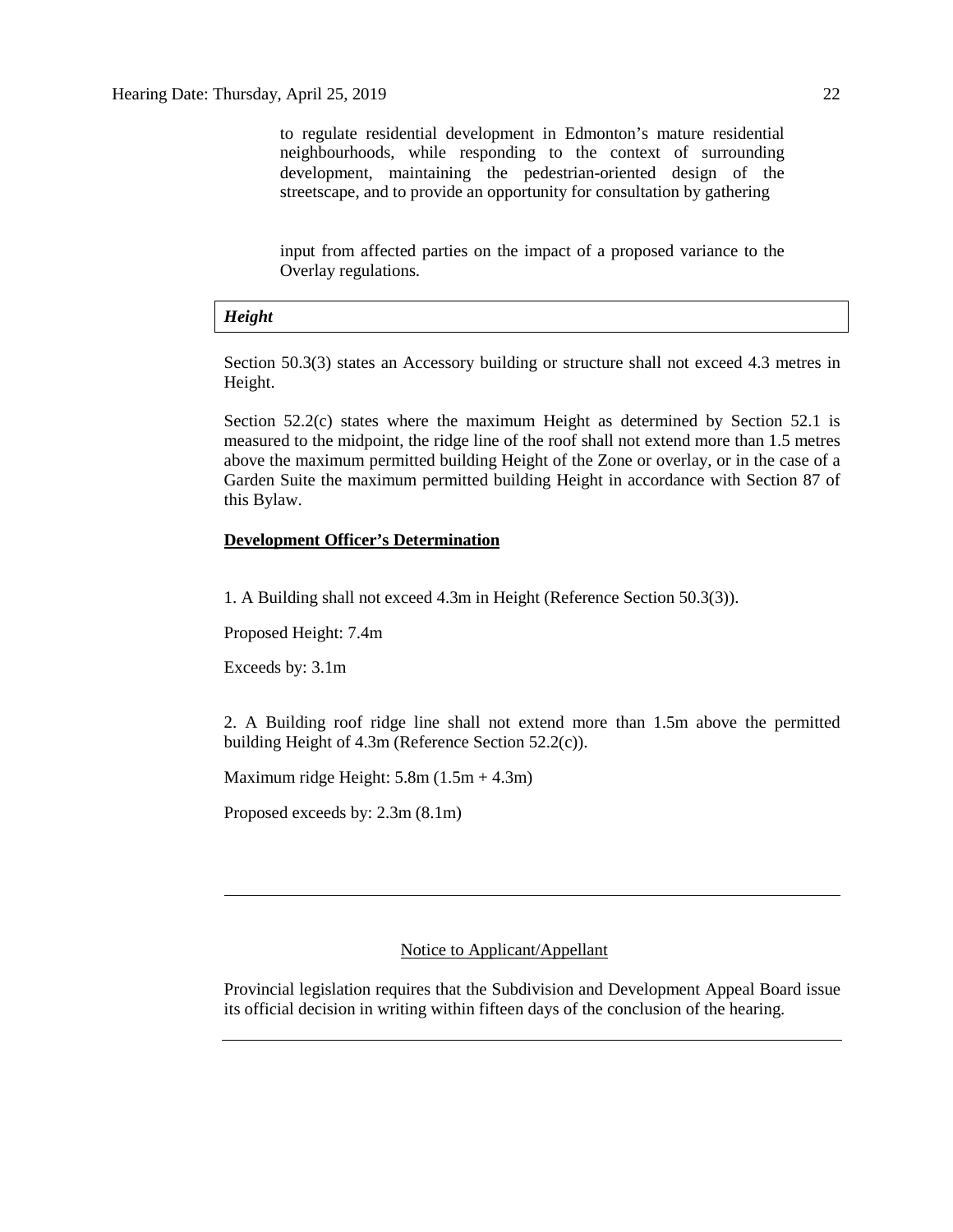| THE CITY OF                                                                                                                                                                                                                                                                                                                                                                                                                |                                                                                                                                    |                        |                                                   | Project Number: 277958649-001<br><b>Application Date:</b><br>MAR 26, 2018 |  |  |  |
|----------------------------------------------------------------------------------------------------------------------------------------------------------------------------------------------------------------------------------------------------------------------------------------------------------------------------------------------------------------------------------------------------------------------------|------------------------------------------------------------------------------------------------------------------------------------|------------------------|---------------------------------------------------|---------------------------------------------------------------------------|--|--|--|
| <b>nonton</b>                                                                                                                                                                                                                                                                                                                                                                                                              |                                                                                                                                    | <b>Application for</b> |                                                   | Printed:<br>March 29, 2019 at 9:00 AM<br>1 of 2<br>Page:                  |  |  |  |
| <b>Accessory Building Development and Building Permit</b>                                                                                                                                                                                                                                                                                                                                                                  |                                                                                                                                    |                        |                                                   |                                                                           |  |  |  |
| This document is a record of a Development Permit and/or Building Permit application, and a record of the decision for the undertaking<br>described below, subject to the limitations and conditions of this permit, of the Edmonton Zoning Bylaw 12800 as amended, Safety Codes<br>Act RSA 2000, Safety Codes Act Permit Regulation, Alberta Building Code and City of Edmonton Bylaw 15894 Safety Codes Permit<br>Bylaw. |                                                                                                                                    |                        |                                                   |                                                                           |  |  |  |
| Applicant                                                                                                                                                                                                                                                                                                                                                                                                                  |                                                                                                                                    |                        |                                                   | Property Address(es) and Legal Description(s)                             |  |  |  |
|                                                                                                                                                                                                                                                                                                                                                                                                                            | 11040 - 110 STREET NW                                                                                                              |                        |                                                   |                                                                           |  |  |  |
|                                                                                                                                                                                                                                                                                                                                                                                                                            |                                                                                                                                    |                        |                                                   | Plan 2109HW Blk 12A Lot 24                                                |  |  |  |
|                                                                                                                                                                                                                                                                                                                                                                                                                            |                                                                                                                                    |                        |                                                   |                                                                           |  |  |  |
|                                                                                                                                                                                                                                                                                                                                                                                                                            |                                                                                                                                    |                        |                                                   |                                                                           |  |  |  |
|                                                                                                                                                                                                                                                                                                                                                                                                                            |                                                                                                                                    |                        |                                                   |                                                                           |  |  |  |
| Scope of Application                                                                                                                                                                                                                                                                                                                                                                                                       |                                                                                                                                    |                        |                                                   |                                                                           |  |  |  |
| To construct an Accessory Building (rear detached Garage, 7.32m x 10.97m).                                                                                                                                                                                                                                                                                                                                                 |                                                                                                                                    |                        |                                                   |                                                                           |  |  |  |
| <b>Permit Details</b>                                                                                                                                                                                                                                                                                                                                                                                                      |                                                                                                                                    |                        |                                                   |                                                                           |  |  |  |
| Building Area (sq. ft.):                                                                                                                                                                                                                                                                                                                                                                                                   |                                                                                                                                    |                        | Class of Permit: Class A                          |                                                                           |  |  |  |
| Stat. Plan Overlay/Annex Area: Mature Neighbourhood<br>Overlay                                                                                                                                                                                                                                                                                                                                                             |                                                                                                                                    |                        | Type of Accessory Building: Detached Garage (010) |                                                                           |  |  |  |
| I/We certify that the above noted details are correct.                                                                                                                                                                                                                                                                                                                                                                     |                                                                                                                                    |                        |                                                   |                                                                           |  |  |  |
| Applicant signature:                                                                                                                                                                                                                                                                                                                                                                                                       |                                                                                                                                    |                        |                                                   |                                                                           |  |  |  |
| <b>Development Application Decision</b>                                                                                                                                                                                                                                                                                                                                                                                    |                                                                                                                                    |                        |                                                   |                                                                           |  |  |  |
| Refused                                                                                                                                                                                                                                                                                                                                                                                                                    |                                                                                                                                    |                        |                                                   |                                                                           |  |  |  |
| Issue Date: Mar 08, 2019 Development Authority: BAUER, KERRY                                                                                                                                                                                                                                                                                                                                                               |                                                                                                                                    |                        |                                                   |                                                                           |  |  |  |
| <b>Reasons for Refusal</b><br>1. A Building shall not exceed 4.3m in Height (Reference Section 50.3(3)).<br>Proposed Height: 7.4m<br>Exceeds by: 3.1m                                                                                                                                                                                                                                                                      |                                                                                                                                    |                        |                                                   |                                                                           |  |  |  |
|                                                                                                                                                                                                                                                                                                                                                                                                                            |                                                                                                                                    |                        |                                                   |                                                                           |  |  |  |
| $(c)$ ).                                                                                                                                                                                                                                                                                                                                                                                                                   | 2. A Building roof ridge line shall not extend more than 1.5m above the permitted building Height of 4.3m (Reference Section 52.2) |                        |                                                   |                                                                           |  |  |  |
| Maximum ridge Height: $5.8m(1.5m + 4.3m)$                                                                                                                                                                                                                                                                                                                                                                                  |                                                                                                                                    |                        |                                                   |                                                                           |  |  |  |
|                                                                                                                                                                                                                                                                                                                                                                                                                            | Proposed exceeds by: 2.3m (8.1m)                                                                                                   |                        |                                                   |                                                                           |  |  |  |
|                                                                                                                                                                                                                                                                                                                                                                                                                            |                                                                                                                                    |                        |                                                   |                                                                           |  |  |  |
| <b>Rights of Appeal</b><br>The Applicant has the right of appeal within 21 days after the date on which the decision is made, as outlined in Section 683<br>through 689 of the Municipal Government Act.                                                                                                                                                                                                                   |                                                                                                                                    |                        |                                                   |                                                                           |  |  |  |
| Fees                                                                                                                                                                                                                                                                                                                                                                                                                       |                                                                                                                                    |                        |                                                   |                                                                           |  |  |  |
|                                                                                                                                                                                                                                                                                                                                                                                                                            | <b>Fee Amount</b>                                                                                                                  | Amount Paid            | <b>Receipt</b> #                                  | Date Paid                                                                 |  |  |  |
| <b>Building Permit Fee</b>                                                                                                                                                                                                                                                                                                                                                                                                 | \$108.00                                                                                                                           | \$108.00               | 04897947                                          | Mar 26, 2018                                                              |  |  |  |
| Safety Codes Fee                                                                                                                                                                                                                                                                                                                                                                                                           | \$4.50                                                                                                                             | \$4.50                 | 04897947                                          | Mar 26, 2018                                                              |  |  |  |
| Dev. Application Fee                                                                                                                                                                                                                                                                                                                                                                                                       | \$116.00                                                                                                                           | \$116.00               | 04897947                                          | Mar 26, 2018                                                              |  |  |  |
|                                                                                                                                                                                                                                                                                                                                                                                                                            |                                                                                                                                    |                        |                                                   |                                                                           |  |  |  |
|                                                                                                                                                                                                                                                                                                                                                                                                                            |                                                                                                                                    | THIS IS NOT A PERMIT   |                                                   |                                                                           |  |  |  |
|                                                                                                                                                                                                                                                                                                                                                                                                                            |                                                                                                                                    |                        |                                                   |                                                                           |  |  |  |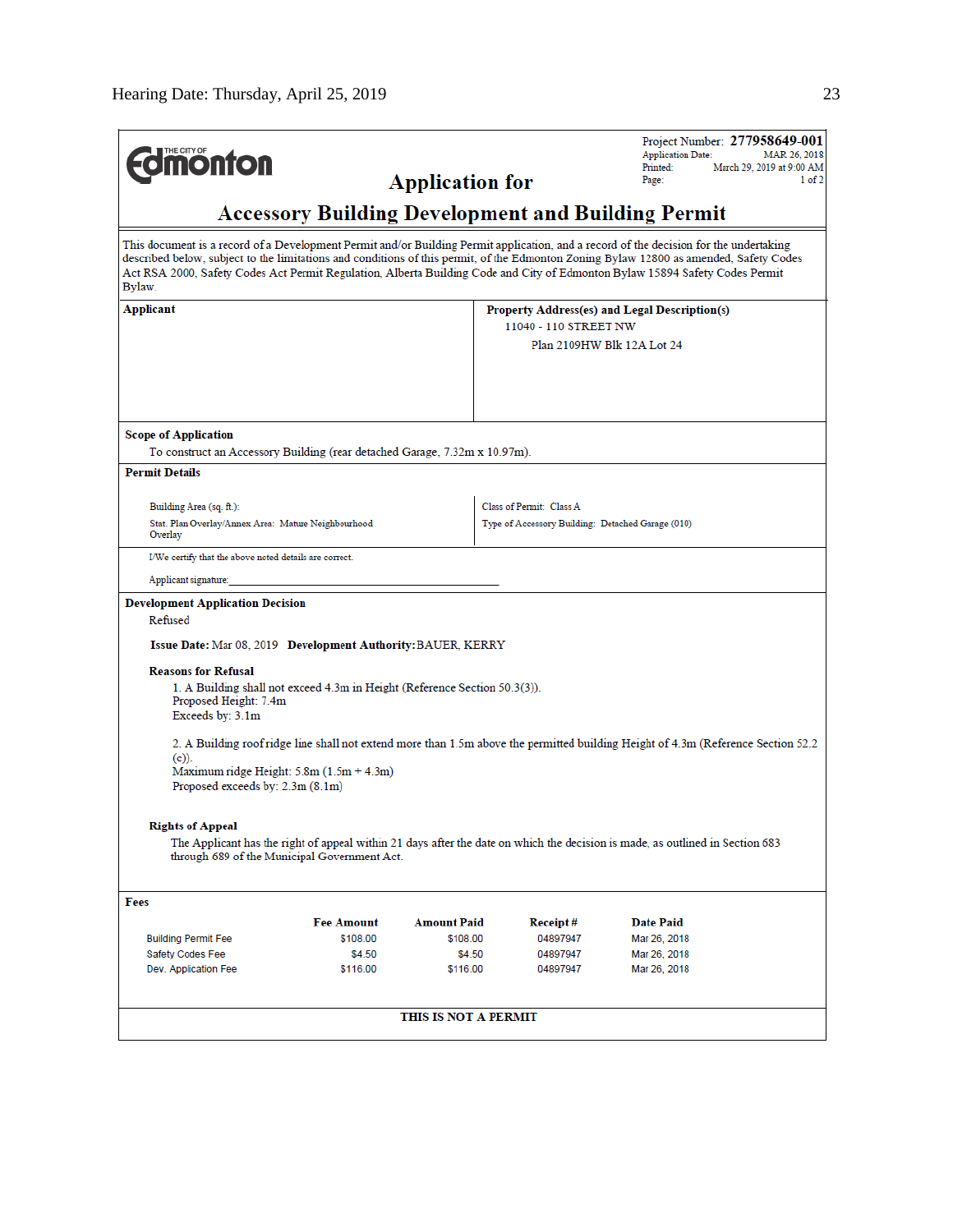| <b>dimonton</b>                                       | Project Number: 277958649-001<br><b>Application Date:</b><br>MAR 26, 2018<br>Printed:<br>March 29, 2019 at 9:00 AM<br>Page:<br>$2$ of $2$<br><b>Accessory Building Development and Building Permit</b> |                      |          |                  |  |  |
|-------------------------------------------------------|--------------------------------------------------------------------------------------------------------------------------------------------------------------------------------------------------------|----------------------|----------|------------------|--|--|
|                                                       |                                                                                                                                                                                                        |                      |          |                  |  |  |
| Fees                                                  |                                                                                                                                                                                                        |                      |          |                  |  |  |
|                                                       | <b>Fee Amount</b>                                                                                                                                                                                      | <b>Amount Paid</b>   | Receipt# | <b>Date Paid</b> |  |  |
| <b>Total GST Amount:</b><br><b>Totals for Permit:</b> | \$0.00<br>\$228.50                                                                                                                                                                                     | \$228.50             |          |                  |  |  |
|                                                       |                                                                                                                                                                                                        |                      |          |                  |  |  |
|                                                       |                                                                                                                                                                                                        |                      |          |                  |  |  |
|                                                       |                                                                                                                                                                                                        |                      |          |                  |  |  |
|                                                       |                                                                                                                                                                                                        |                      |          |                  |  |  |
|                                                       |                                                                                                                                                                                                        |                      |          |                  |  |  |
|                                                       |                                                                                                                                                                                                        |                      |          |                  |  |  |
|                                                       |                                                                                                                                                                                                        |                      |          |                  |  |  |
|                                                       |                                                                                                                                                                                                        |                      |          |                  |  |  |
|                                                       |                                                                                                                                                                                                        |                      |          |                  |  |  |
|                                                       |                                                                                                                                                                                                        |                      |          |                  |  |  |
|                                                       |                                                                                                                                                                                                        |                      |          |                  |  |  |
|                                                       |                                                                                                                                                                                                        |                      |          |                  |  |  |
|                                                       |                                                                                                                                                                                                        |                      |          |                  |  |  |
|                                                       |                                                                                                                                                                                                        |                      |          |                  |  |  |
|                                                       |                                                                                                                                                                                                        |                      |          |                  |  |  |
|                                                       |                                                                                                                                                                                                        |                      |          |                  |  |  |
|                                                       |                                                                                                                                                                                                        |                      |          |                  |  |  |
|                                                       |                                                                                                                                                                                                        |                      |          |                  |  |  |
|                                                       |                                                                                                                                                                                                        |                      |          |                  |  |  |
|                                                       |                                                                                                                                                                                                        |                      |          |                  |  |  |
|                                                       |                                                                                                                                                                                                        |                      |          |                  |  |  |
|                                                       |                                                                                                                                                                                                        |                      |          |                  |  |  |
|                                                       |                                                                                                                                                                                                        | THIS IS NOT A PERMIT |          |                  |  |  |
|                                                       |                                                                                                                                                                                                        |                      |          |                  |  |  |